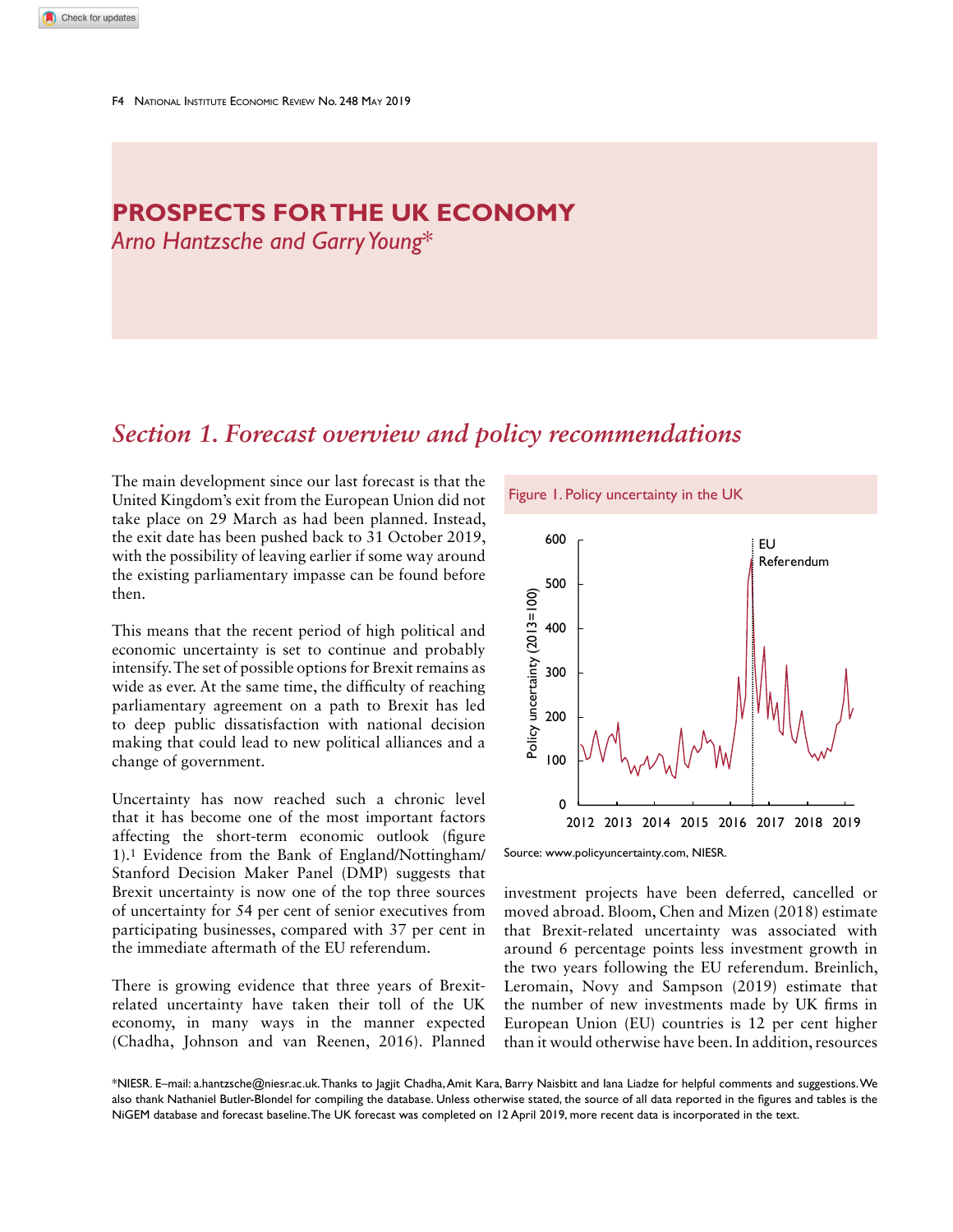have been diverted from normal business activity to Brexit preparation in both public and private sectors to the detriment of more valuable activity. For example, the proportion of senior executives spending more than one hour a week on Brexit planning increased to 43 per cent in November 2018 to January 2019, from 21 per cent a year earlier according to the DMP. In addition, productivity growth has continued at a slow pace since the EU referendum, although it is not clear that this is due to Brexit-related uncertainty as productivity growth has been slow also in other countries.

The slowdown in UK GDP growth relative to other countries since the EU referendum is also consistent with Brexit-related uncertainty having an adverse impact (figure 2). By comparing the experience of the UK and other countries before and after the EU referendum, Born, Müller, Schularick and Sedlacek (2019) estimate that by the end of 2018 the UK economy was around 2½ per cent smaller than it would otherwise have been. On top of this effect, household real incomes have also been reduced by the effects of the shift in the terms of trade associated with the real depreciation of sterling that followed the EU referendum. Per capita real household income is estimated to have been around 4 per cent lower than it would otherwise have been by the middle of 2018, worth around £900 per year to the average household (Carney, 2018).

The economy has been cushioned from the adverse demand-side effects of higher uncertainty by more

Figure 2. UK GDP growth against G7 growth





stimulatory monetary policy, with interest rates being held lower than would otherwise have been the case. The adjustment to lower demand has been achieved without an enduring pick-up in inflation or material disruption to the labour market. CPI inflation was back to 1.9 per cent in March, having risen above 3 per cent in the immediate aftermath of the EU referendum when sterling depreciated. Employment has grown by almost a million, and the unemployment rate has fallen by over a percentage point since the middle of 2016. The growth in employment has contributed to a significant improvement in the public finances. In March, the Office for Budget Responsibility (OBR) estimated that public sector net borrowing would be 1.1 per cent of GDP in 2018–19, around 1 percentage point lower than it had expected in November 2016. This improvement is partly due to lower than expected debt interest payments, worth £5 billion in 2018–19 alone, associated with more stimulatory monetary policy.

One apparent consequence of the adjustment to Brexit-related uncertainty is that the economy remains unbalanced, with aggregate demand very reliant on consumers' expenditure underpinned by an unsustainably low saving ratio. Low interest rates and a competitive exchange rate have failed to stimulate business investment and exports, as might have been expected in more normal times, probably because businesses are uncertain about what capital and investment in export markets will be needed in the future. Instead, a higher share of aggregate spending has been met from consumers' expenditure and housing investment. As a consequence, aggregate saving remains low and much of the finance for aggregate investment has been sourced from abroad via a current account deficit of around 4 per cent of GDP in 2018.

Uncertainty is bound to remain elevated until the final Brexit outcome is known. It risks becoming a structural feature of the UK economy, thereby operating not only through economic confidence, i.e. demand-side channels, but increasingly also affecting the productive capacity of the economy.

## *Recent developments and central forecast*

The first quarter of 2019 in particular was a period of intense uncertainty. Despite this, our latest GDP Tracker estimate is that the economy grew by 0.4 per cent in the first quarter of 2019, and is on track to grow at a broadly similar pace in the second quarter. All of the major sectors appear to have made a positive contribution to GDP growth in the first quarter as a whole, partly reflecting a recovery in production and construction from a notably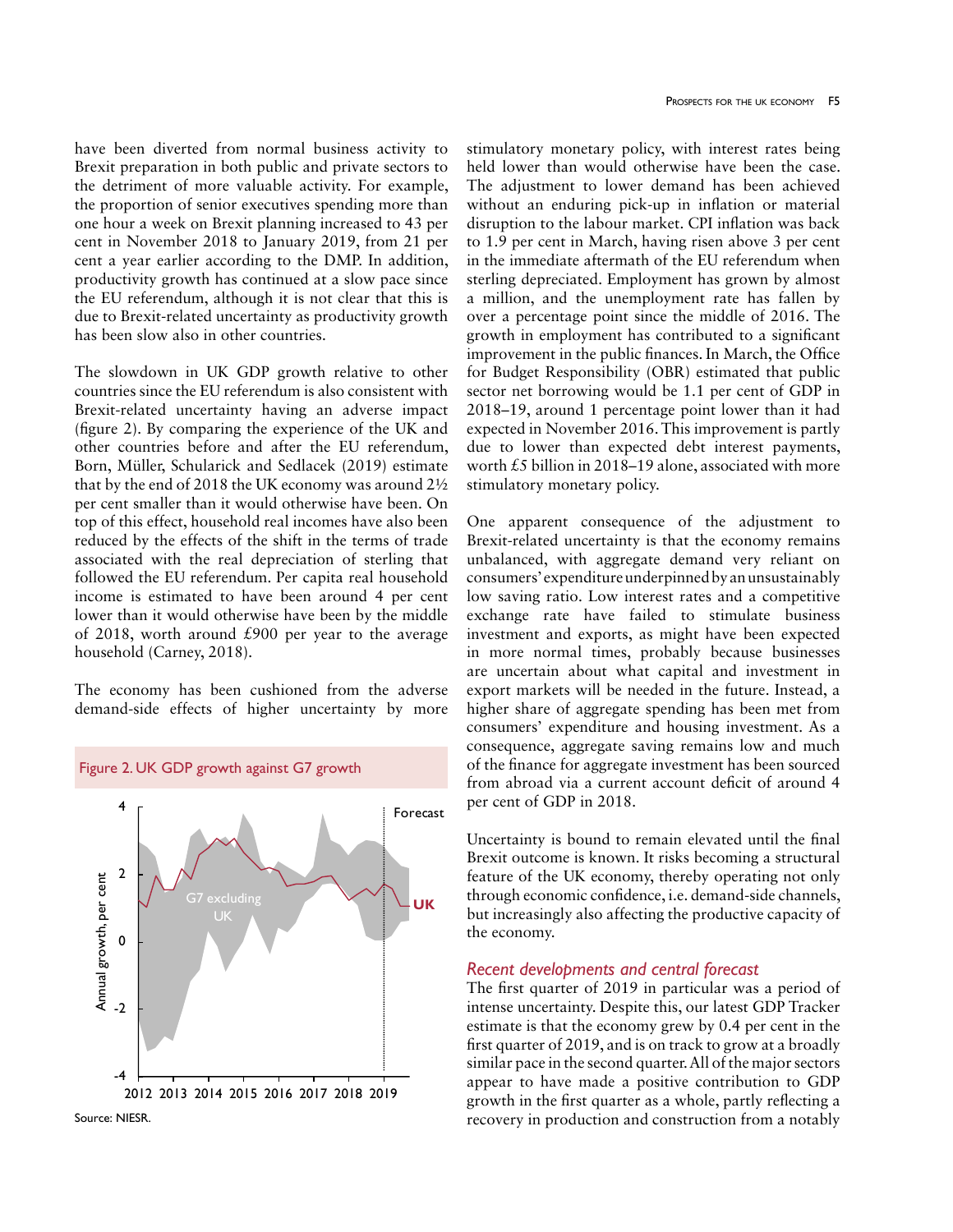# **Box A. Brexit assumptions and alternative scenarios**

Our main-case forecast is based on the assumption of a 'soft' Brexit. But several alternative outcomes are still possible. In this box, we compare our main case with scenarios in which the UK remains a member of the EU, negotiates a customs union or exits without a deal at the end of the extended Article 50 period on 31 October.

#### **Soft Brexit assumptions**

Our main forecast is based on the assumption that the UK retains access to the EU's single market and customs union. It is assumed that this outcome crystallises after a period of heightened uncertainty reflected in higher-than-average investment premiums and delayed improvements of business investment, consumption and productivity. The scenario may emerge as the result of various political developments, including a cross-party compromise, multiple votes in Parliament that lead to an elimination of other options (Aidt *et al*., 2019) and/or a referendum.

In our main forecast scenario the UK would exit on 31 October, enter a transition period until the end of 2020 during which details of future trading arrangements are negotiated, and after 2020 would continue to make substantial contributions to the EU budget while remaining a member of the EU's programmes. In this scenario an open border between Northern Ireland and the Republic of Ireland would be maintained but the UK would lose political influence on EU decision-making.

#### **Alternative scenarios**

Continued EU membership*.* In this scenario the UK decides to stay a member of the EU, its single market and customs union. This scenario could come about as the result of decisions made by parliament and government to revoke Article 50 by the end of October 2019 and/or a referendum. Compared to our main 'soft Brexit' case, uncertainty is assumed to lift more rapidly in this scenario, the exchange rate appreciates and productivity growth recovers more strongly (see also 'Stay' scenario in Hantzsche *et al*., 2018).

Customs union. Similar to our main case, the UK would enter a transition period after 31 October while uncertainty remains elevated for as long as negotiations about the future trading relationship continue. After the end of a transition, the UK enters a customs union with the EU in 2021 that guarantees frictionless trade in goods. The UK would, however, exit the European single market. As a result, we assume that services trade in particular would face higher non-tariff barriers that reduce overall EU-UK trade in the long run by 30 per cent, compared to a soft Brexit or continued EU membership. Foreign direct investment, productivity and net migration would be lower in the long run compared to softer Brexit scenarios, and fiscal contributions to the EU budget are assumed to be reduced by one half (see also 'Deal + Backstop' scenario in Hantzsche *et al*., 2018).

Orderly no deal. If no agreement can be reached on the UK's future trading relationship with the EU and a withdrawal agreement is not ratified by 31 October, the UK might revert to trade with the EU on WTO terms. We assume that the transition is orderly: short-term contingency measures are put in place and financial stability is safeguarded. In the long run, we assume in line with empirical evidence that EU-UK trade is 56 per cent lower compared to continued EU single market and customs union membership as a result of tariff and non-tariff barriers; net migration would be reduced by 100,000 persons a year, foreign direct investment be 24 per cent lower, labour productivity be lower by 1.6 per cent and the UK would no longer contribute to the EU budget once outstanding liabilities were repaid (see also 'no-deal' scenario in Hantzsche *et al*., 2018).

#### Comparing the economic impact

In the near term, our main forecast is consistent with a range of alternative Brexit outcomes, provided a transition period guarantees frictionless access to the EU single market and customs union (table A1, figure A1). If by October 2019 the UK

|                                | Short-run economic impact (2019/20)                                                                                  | Long-run economic impact (10 years out)<br>(relative to continued EU membership) |         |  |  |  |
|--------------------------------|----------------------------------------------------------------------------------------------------------------------|----------------------------------------------------------------------------------|---------|--|--|--|
| Soft Brexit<br>(main forecast) | Heightened uncertainty weighs down on investment,<br>consumption and productivity until the end of 2020              | GDP:<br>GDP per capita: -0.4%                                                    | $-0.4%$ |  |  |  |
| Customs union                  | Heightened uncertainty and expectations of trade frictions<br>weigh down on investment, consumption and productivity | GDP:<br>GDP per capita: -2.3%                                                    | $-3.1%$ |  |  |  |
| Orderly no-deal                | Severe uncertainty tariff and non-tariff barriers weigh down<br>on trade and productivity                            | GDP:<br>GDP per capita: $-3.7\%$                                                 | $-5.4%$ |  |  |  |

#### Table A1. Economic impact of different Brexit scenarios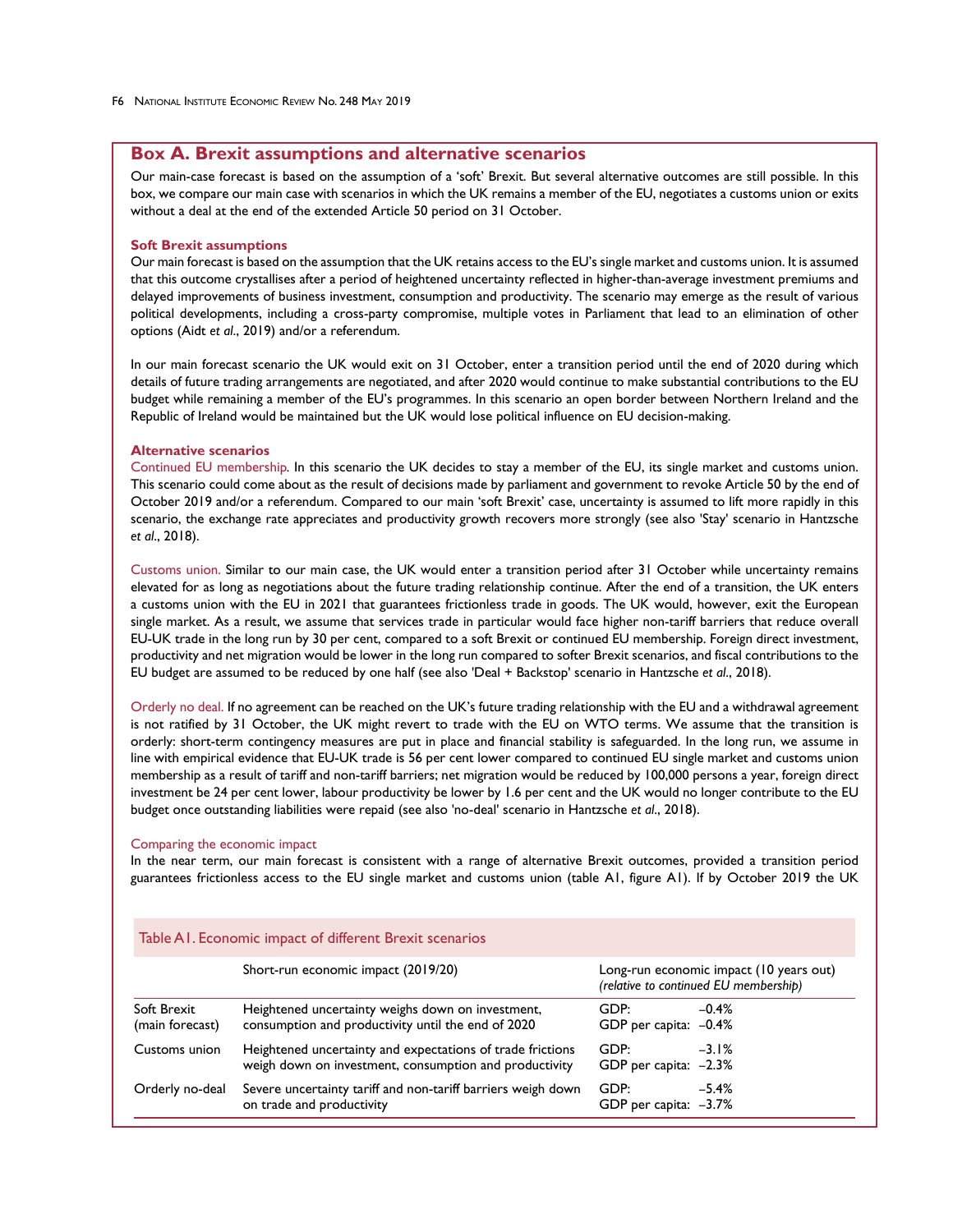# **Box A. (continued)**

committed to stay in the EU, we would expect the fog of uncertainty to lift more quickly than in the main forecast, providing a boost to GDP growth in the near term. By contrast, a no-deal exit by the end of the year would lead to significant disruption to trade and investment. In the February 2019 *Review*, we showed how monetary and fiscal policy could be used to ease the transition of the economy to trade on WTO terms through discretionary policy measures (Hantzsche and Kara, 2019).<sup>1</sup>

The long-term economic implications of continued EU membership are nearly indistinguishable from the assumptions underlying our main forecast based on a 'soft' Brexit, though the costs of the uncertainty already incurred are not recouped. By contrast, any sizeable trade barriers would lead to less rapid improvements in income and welfare over time compared to EU membership. As a result of non-tariff trade barriers associated with exiting the single market, GDP per capita is estimated to be 2.3 per cent lower in the Customs Union scenario relative to continued EU membership. In the orderly no-deal scenario, GDP per capita is estimated to be 3.7 per cent smaller than under EU membership, or 5.4 per cent in GDP terms. The difference is smaller than in the government's estimates from November 2018 (–6.3 per cent to –10.7 per cent, HM Government, 2018) but larger than in the IMF's recently published estimates (around –3 per cent, IMF, 2019).



Source: NIESR, NiGEM simulation.

#### **Notes**

1 Here we assume that monetary policy reacts in a mechanical manner to inflation and the output gap based on NiGEM's default policy rule. Automatic fiscal stabilisers are activated but not accompanied by additional discretionary spending.

#### **REFERENCES**

Aidt, T., Chadha, J.S. and Sabourian, H. (2019), 'Breaking the Brexit impasse: achieving a fair, legitimate and democratic outcome', *National Institute Economic Review*, 247(1), F4–F11.

Hantzsche, A., Kara, A. and Young, G. (2018), 'The economic effects of the government's proposed Brexit deal', NIESR report, November 2018.

Hantzsche, A. and Kara, A. (2019), 'Policy options for a no-deal Brexit, Box B, Prospects for the UK economy, *National Institute Economic Review*, 247, F22–F24.

HM Government (2018), 'EU exit – long-term economic analysis', November 2018. International Monetary Fund (2019), *World Economic Outlook*, April 2019.

This box was prepared by Arno Hantzsche and Garry Young.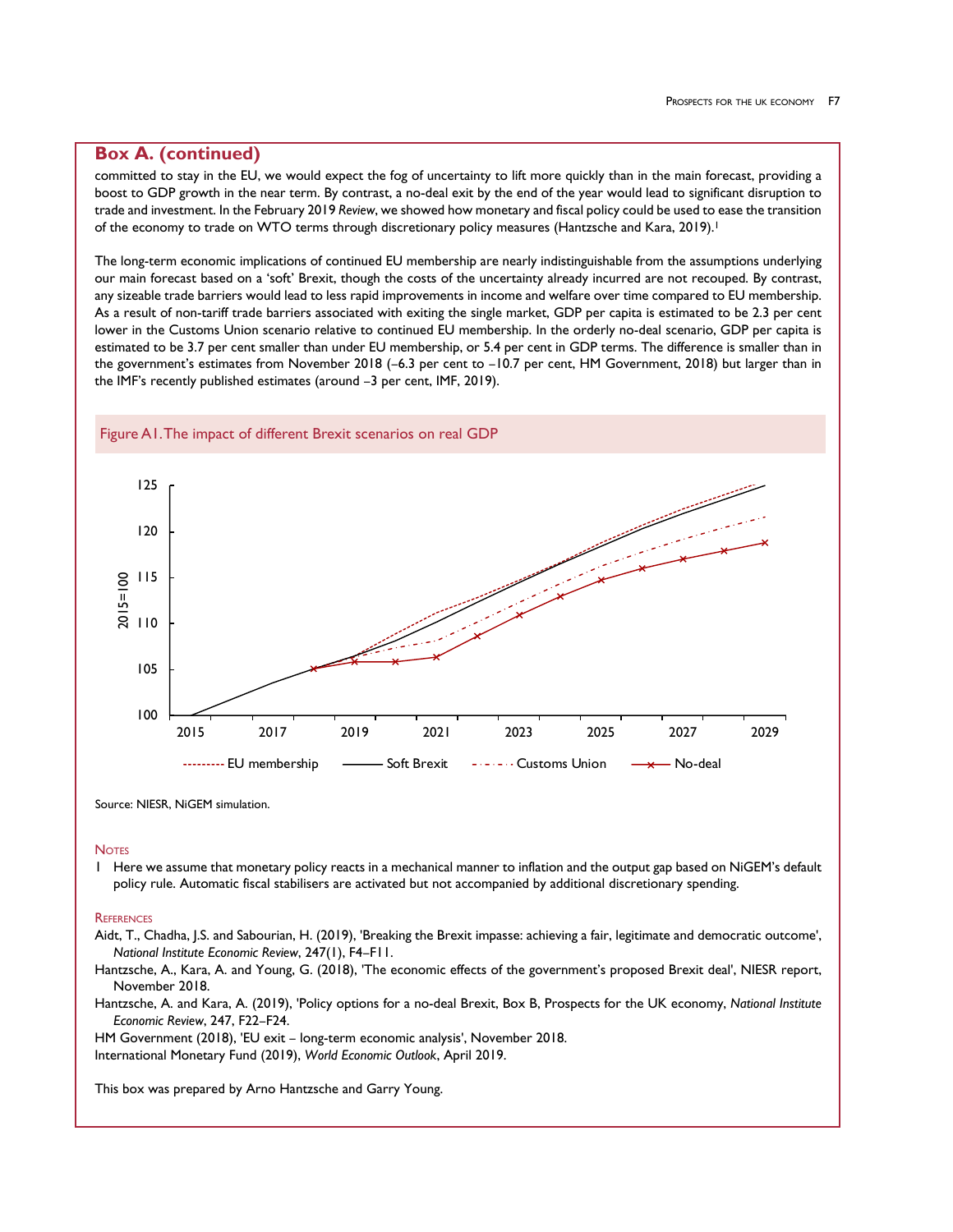weak performance at the end of 2018. Manufacturing output was on track to rise by 1.1 per cent in the first quarter. Survey evidence suggests that the relatively strong performance of manufacturing in the first quarter was partly due to stockpiling ahead of Brexit, either by businesses building up their own inventories or to meet stockpiling demands by clients.

Signs of a tightening labour market are building as businesses have to some extent substituted labour for capital. In particular, wages are now growing at an annual rate of around 3½ per cent. With little productivity growth this means that unit labour costs are growing at an annual rate of 3 per cent, putting upward pressure on inflation.

Alongside domestic uncertainty, the global economy is also going through a soft patch as outlined in the World Economy chapter of this *Review*. Global growth slowed materially in the second half of 2018, affecting external demand for UK goods and services in the short term. The slowdown in global demand also appears to be associated with a weakening of core inflation in the major economies. This will reduce some of the upward pressure on import prices and so be helpful in offsetting emerging domestically-generated inflationary pressure.

Against this background of uncertainty, our main-case forecast is based on a 'soft' Brexit assumption where the UK and EU continue to maintain a high level of access to each other's markets for goods and services for the foreseeable future. In this main case, the UK leaves the EU on 31 October 2019 in a manner close to the negotiated withdrawal agreement, followed by a transition period that forms a bridge to the to-benegotiated future relationship. Our main-case forecast assumes that the future relationship will involve the same trading arrangements as if the UK stayed a member of the EU. This effectively assumes that the UK remains a member of the EU customs union and adheres to single market rules, as would be the case in the so-called 'Norway-plus' option.

We believe that our main-case scenario is the most likely outcome because it would be consistent with maintaining an open border between the UK and EU on the island of Ireland. But even though it is the most likely outcome we would put the odds of it occurring at less than evens. There are clearly many other possible future Brexit scenarios that are different to our main case, but most of them, apart from no deal, would involve a similar shortterm economic outlook. This is because most would involve a continuation of similar short-term trading

arrangements between the UK and the EU and other countries as long as they allow for a transition period or involve an extension of the article 50 period. They would also entail a continuation of the uncertainty over the future relationship that has cast a pall over long-term planning, inhibiting clear decision making and decisive action that is likely to persist until the shape of the future relationship becomes clear.

The key exception to our main-case scenario that would affect the short-term economic outlook is where the UK leaves the EU without a deal. While parliament has put in place legislation to prevent no deal, parliament can change its mind, or the European Council might reject a third extension of the article 50 period. Betting markets put the odds of a no-deal Brexit at about one in eight.

Our estimates of the long-term economic consequences of different Brexit outcomes are set out in Box A.

Our main-case forecast is broadly for a continuation of current economic conditions. There appears to be little spare capacity domestically. If correct, this means that the UK economy will not be able to grow much faster than its potential of around 2 per cent per year, accounted for by labour force growth of ½ per cent per year and productivity growth of 1½ per cent per year. GDP is forecast to grow by around 1½ per cent in 2019 and 2020, and then pick up to close to 2 per cent as the global economy recovers and domestic demand accelerates, led by government consumption and investment.

CPI inflation is forecast to remain around 2 per cent per annum as faster unit labour cost growth is offset by slower import price inflation. Unemployment, which stayed at 3.9 per cent of the labour force in the three months to February, is expected to remain at around 4 per cent. The current account deficit is forecast to fall from 4.2 per cent of GDP in 2019 to around 3 per cent in 2020, as domestic saving picks up relative to investment.

There has been little change to our main-case forecast since February, partly because we continue to condition the forecast on an assumption that there will be a 'soft' Brexit. The most material change in our view is that we no longer expect Bank Rate to be raised this year. This reflects the effects of extended uncertainty at home, weaker global outlook, less global inflation and a shift to a more accommodative monetary policy stance in other countries.

As has been emphasised, there is significant uncertainty around the economic outlook. Our assessment of the risks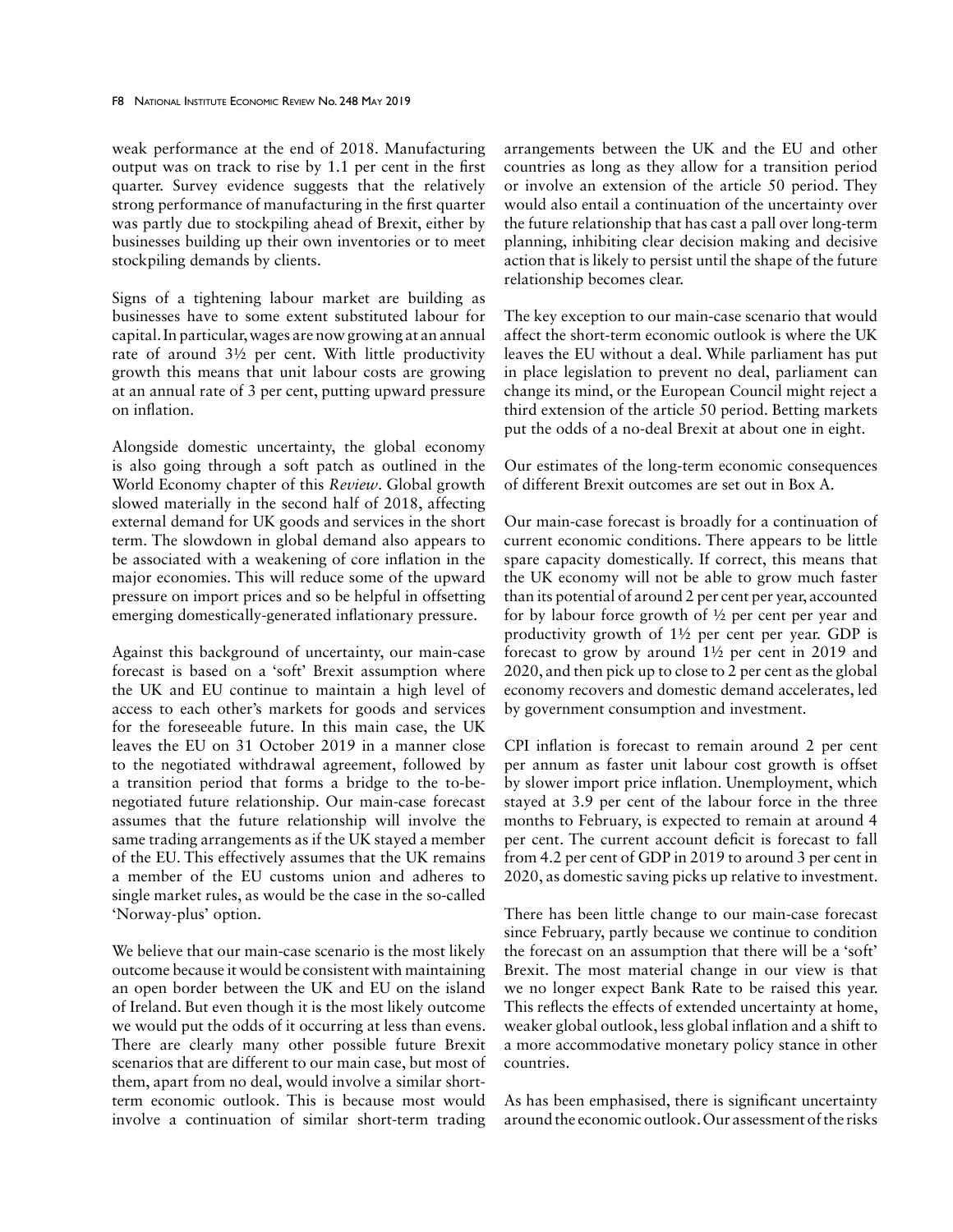Table 1. Summary of the forecast Percentage change unless otherwise stated

|                                                         | 2015            | 2016                    | 2017                  | 2018                     | 2019        | 2020        | 2021        | 2022        | 2023        |
|---------------------------------------------------------|-----------------|-------------------------|-----------------------|--------------------------|-------------|-------------|-------------|-------------|-------------|
| <b>GDP</b>                                              | 2.3             | 1.8                     | 1.8                   | $\mathsf{I}$ .4          | 1.4         | 1.6         | 1.9         | 1.9         | 1.9         |
| Per capita GDP                                          | 1.5             | $\mathsf{I}.\mathsf{O}$ | 1.2                   | 0.8                      | 0.7         | 1.0         | 1.3         | 1.4         | 1.4         |
| <b>CPI</b> Inflation                                    | 0.1             | 0.7                     | 2.7                   | 2.4                      | 1.8         | 2.0         | 2.0         | 2.0         | 2.0         |
| <b>RPDI</b>                                             | 5.2             | 0.0                     | 0.4                   | 2.1                      | 2.0         | 2.3         | 2.4         | 2.4         | 2.3         |
| Unemployment, %                                         | 5.4             | 4.9                     | 4.4                   | 4.1                      | 3.9         | 4.1         | 4.0         | 4.0         | 4.0         |
| Bank Rate, %                                            | 0.5             | 0.4                     | 0.3                   | 0.6                      | 0.8         | 0.9         | I.I         | 1.2         | 1.4         |
| Long Rates, %                                           | $\overline{.8}$ | $\overline{1.3}$        | 1.2                   | $\mathsf{I}$ .4          | 1.2         | I.6         | 2.0         | 2.3         | 2.7         |
| Effective exchange rate                                 | 5.6             | $-10.0$                 | $-5.3$                | 2.1                      | 1.8         | 0.6         | 0.2         | 0.3         | 0.3         |
| Current account as % of GDP                             | $-4.9$          | $-5.2$                  | $-3.3$                | $-3.9$                   | $-4.2$      | $-3.1$      | $-2.8$      | $-2.4$      | $-2.0$      |
| Net borrowing as % of GDP(a)<br>Net debt as % of GDP(a) | 3.8<br>82.9     | 2.3<br>85.5             | $\mathcal{D}$<br>85.4 | $\overline{1.3}$<br>83.5 | 1.7<br>82.1 | 2.1<br>79.9 | 2.3<br>77.2 | 2.3<br>77.7 | 2.2<br>76.9 |

Notes: RPDI is real personal disposable income. PSNB is public sector net borrowing. PSND is public sector net debt. (a) Fiscal year, excludes the impact of financial sector interventions, but includes the flows from the Asset Purchase Facility of the Bank of England. Annual averages unless stated otherwise.

Figure 3. GDP growth fan chart (per cent per annum)



Source: NiGEM database, NIESR forecast and NiGEM stochastic simulations.

Note: Each bound represents a cumulative decile of the probability distribution around the May 2019 forecast. There is a 20% chance that GDP growth will lie outside the shaded area of the fan.

for GDP growth and inflation are set out in figures 3 and 4 that show the probability of different future outcomes for GDP growth and CPI inflation. The distribution for future GDP growth is skewed to the downside to reflect the risk of economically damaging no-deal outcomes to the Brexit process. Conversely, the distribution for CPI inflation is skewed to the upside.

Figure 4. Inflation fan chart (per cent per annum)



Source: NiGEM database, NIESR forecast and NiGEM stochastic simulations.

Note: Each bound represents a cumulative decile of the probability distribution around the May 2019 forecast. There is a 20% chance that inflation will lie outside the shaded area of the fan. The Bank of England's inflation target is 2 per cent per annum.

These forecast distributions are more pessimistic in the short term than those published by the Warwick Business School Forecasting System (WBSFS), which combine state-of-the-art statistical models weighted solely by the forecasting performance of each model (Box B). On their forecasts, there is a 10 per cent chance that fourquarter GDP growth for the final quarter of 2019 will be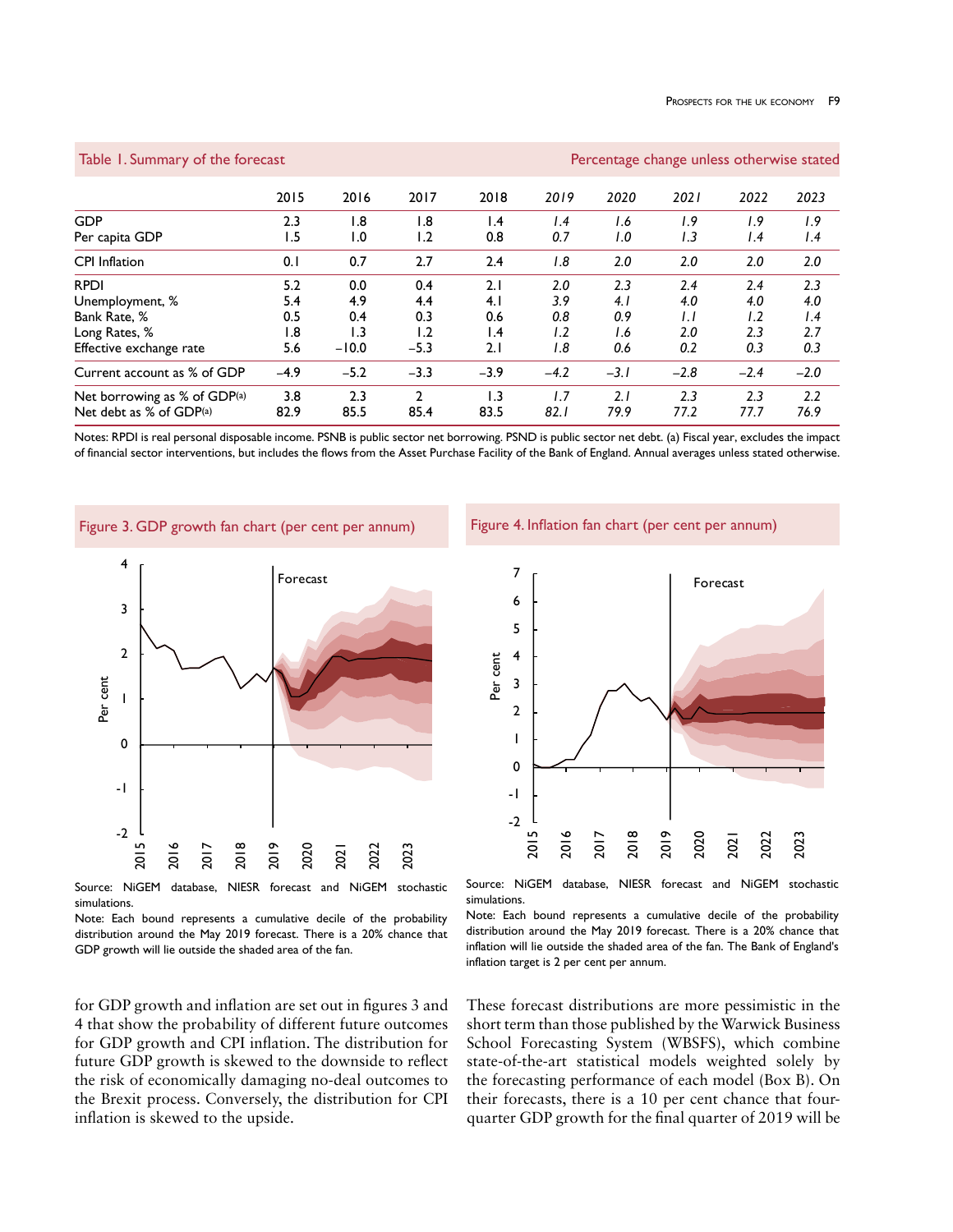# **Box B. Forecasting with a benchmark: the Warwick Business School forecasting system**

We provide benchmark forecasts to help understand and contextualise the forecasts presented in this *Review*. The box presents density forecasts for UK GDP annual growth and inflation, and reports the probabilities of a range of output and inflation events occurring, as calculated using the Warwick Business School Forecasting System (WBSFS).1

To reflect the uncertainties inherent in economic forecasting, and following the practice of NIESR and other forecasters such as the Bank of England and OBR, the WBSFS provides probabilistic forecasts. The WBSFS forecasts are produced by explicitly combining density forecasts from a set of 24, statistically motivated, univariate and multivariate econometric models commonly used in the academic literature. The use of combination forecasts or model averaging reflects the view, supported by research (e.g., see Bates and Granger, 1969; Wallis, 2011; Geweke and Amisano, 2012; Rossi, 2013), that because any single model may be mis-specified there may be gains from the use of combination forecasts.

Comparison of the Institute's forecasts with the probabilistic forecasts from the WBSFS may be interpreted as providing an approximate indicator of the importance of expert judgement, which may include views on the underlying structure of the macroeconomy. This is because the WBSFS forecasts are computed by exploiting regularities in past data with the aid of automated time-series models; they do not take an explicit, structural or theoretical view about how the macroeconomy works; and they do not rely on (subjective) expert judgement to the same degree as those presented by the Institute. The forecasts from the WBSFS are not altered once produced; they are deemed 'simply' to represent the data's view of what will happen to the macroeconomy in the future.



# Figure B1. WBSFS forecast probabilities for real GDP growth and inflation, year-on-year

Note: To aid visualisation, output growth forecast outcomes greater than 1 per cent are coloured grey, red otherwise. For inflation, grey outcomes are defined as inflation within the Bank of England's target range of 1–3 per cent, such that the Governor does not have to write a letter of explanation to the Chancellor; forecast outcomes outside that are coloured red.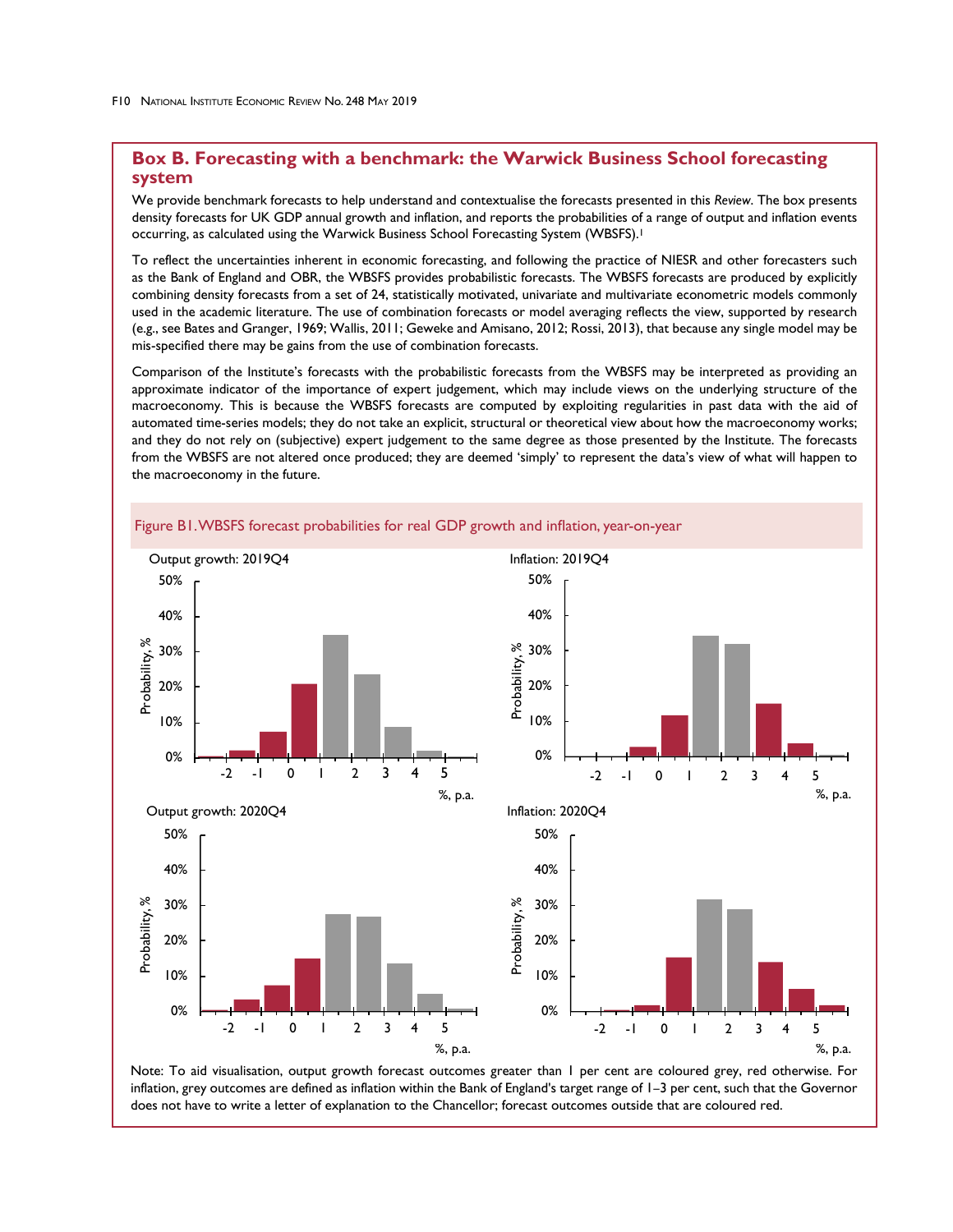# **Box B. (continued)**

Figure B1 presents WBSFS's latest (as of 5 April 2019) probabilistic forecasts for real GDP growth and inflation – defined as yearon-year growth rates for 2019Q4 and 2020Q4 – as histograms. The information set used to produce these forecasts includes information on GDP growth up to 2018Q3 and data on CPI inflation up to February 2019.

Table B1 extracts from these histogram forecasts the probabilities of specific output growth and inflation events. The events considered are the probability of output growth being less than 0 per cent, 1 per cent and 2 per cent, and of inflation lying outside the 1–3 per cent target range (i.e., the probability of the Bank of England's Governor having to write a letter explaining how and why inflation has breached its target range). Also reported are the individual probabilities of inflation being less than 1 per cent and greater than 3 per cent, to indicate which side of the target range is most likely to be breached.

Table B1. Probability event forecasts for 2019Q4 and 2020Q4 annualised % real GDP growth and CPI inflation (extracted from the WBSFS forecast histograms)

| Year   |                 | Real GDP growth (%, p.a.) |                                   | CPI inflation (%, p.a.) |                          |              |  |  |
|--------|-----------------|---------------------------|-----------------------------------|-------------------------|--------------------------|--------------|--|--|
|        | Prob(growth<0%) | Prob(growth < 1%)         | Prob(growth<2%)                   | Prob(letter)            | Prob(CPI <sub>1</sub> %) | Prob(CPI>3%) |  |  |
|        |                 |                           | Updated Forecasts (April 2019)    |                         |                          |              |  |  |
| 201904 | 10%             | 30%                       | 65%                               | 34%                     | 15%                      | 19%          |  |  |
| 202004 | l I%            | 26%                       | 54%                               | 39%                     | 17%                      | 22%          |  |  |
|        |                 |                           | Previous Forecasts (January 2019) |                         |                          |              |  |  |
| 201904 | 8%              | 27%                       | 58%                               | 36%                     | l I%                     | 25%          |  |  |
| 202004 | 9%              | 24%                       | 50%                               | 42%                     | 16%                      | 26%          |  |  |

Examination in table B1 of the output growth forecasts for 2019Q4 suggests that, compared with our forecasts made one quarter ago, there is a small increase in the probabilities of lower growth. The most likely outcome in 2019Q4 remains growth between 1 per cent and 2 per cent, with a forecasted probability of 35 per cent, up from 31 per cent last quarter. The risk of 'low' growth (growth less than 1 per cent) in 2019Q4 is forecast to be slightly higher compared to one quarter ago: the predictive probability of this event has increased from 27 per cent to 30 per cent. In turn, the chance that growth exceeds 2 per cent has dropped from 42 per cent one quarter ago to 35 per cent.

Looking further ahead to 2020Q4 we forecast a higher chance that growth exceeds 2 per cent: the probability forecast rises from 35 per cent this year to 46 per cent next year. But this is still slightly lower than the 50 per cent chance we gave to this event one quarter ago, consistent with this downward shift in our growth forecasts.

For inflation, our probabilistic forecasts for 2019Q4 have also changed little between January and April. The probability of inflation falling outside 1–3 per cent has decreased, but only by 2 percentage points from 36 to 34 per cent. This change is attributable to a slight leftward shift in the inflation density for 2019Q4, such that the probability of inflation exceeding 3 per cent is now forecast to be 19 per cent rather than 25 per cent one quarter ago. This represents a modest continuation of the downward movements observed in our inflation forecasts last year. Looking further ahead to 2020Q4, although the forecast uncertainties are unsurprisingly higher as evidenced by a wider range of forecast outcomes than for 2019Q4, we also forecast a similar pattern. Relative to our forecasts made one quarter ago, this slight downward trend in inflation is forecast to continue through to 2020Q4 with the probability of inflation exceeding 3 per cent falling from 26 per cent one quarter ago to 22 per cent.

#### **NOTE**

1 WBSFS forecasts for UK output growth and inflation have been released every quarter since November 2014. Details of the releases are available at https://www2.warwick.ac.uk/fac/soc/wbs/subjects/emf/forecasting/ and a description of the models in the system and of the indicators employed is available at https://www2.warwick.ac.uk/fac/soc/wbs/subjects/emf/forecasting/ summary\_of\_wbs\_forecastng\_system.pdf**.**

#### **REFERENCES**

Bates, J.M. and Granger, C.W. (1969), 'The combination of forecasts', *Operational Research Quarterly*, 20, pp. 451–68. Geweke, J. and Amisano, G. (2012), 'Predictions with misspecified models', *American Economic Review, Papers and Proceedings*, 102, pp. 482–6.

Rossi, B. (2013), 'Advances in forecasting under model instability' in Elliott, G. and Timmermann, A. (eds), *Handbook of Economic Forecasting, Volume 2B*, Elsevier Publications, pp. 1203–324.

Wallis, K.F. (2011), 'Combining forecasts – forty years later', *Applied Financial Economics*, 21, pp. 33–41.

This box was prepared by Ana Galvão, Anthony Garratt and James Mitchell.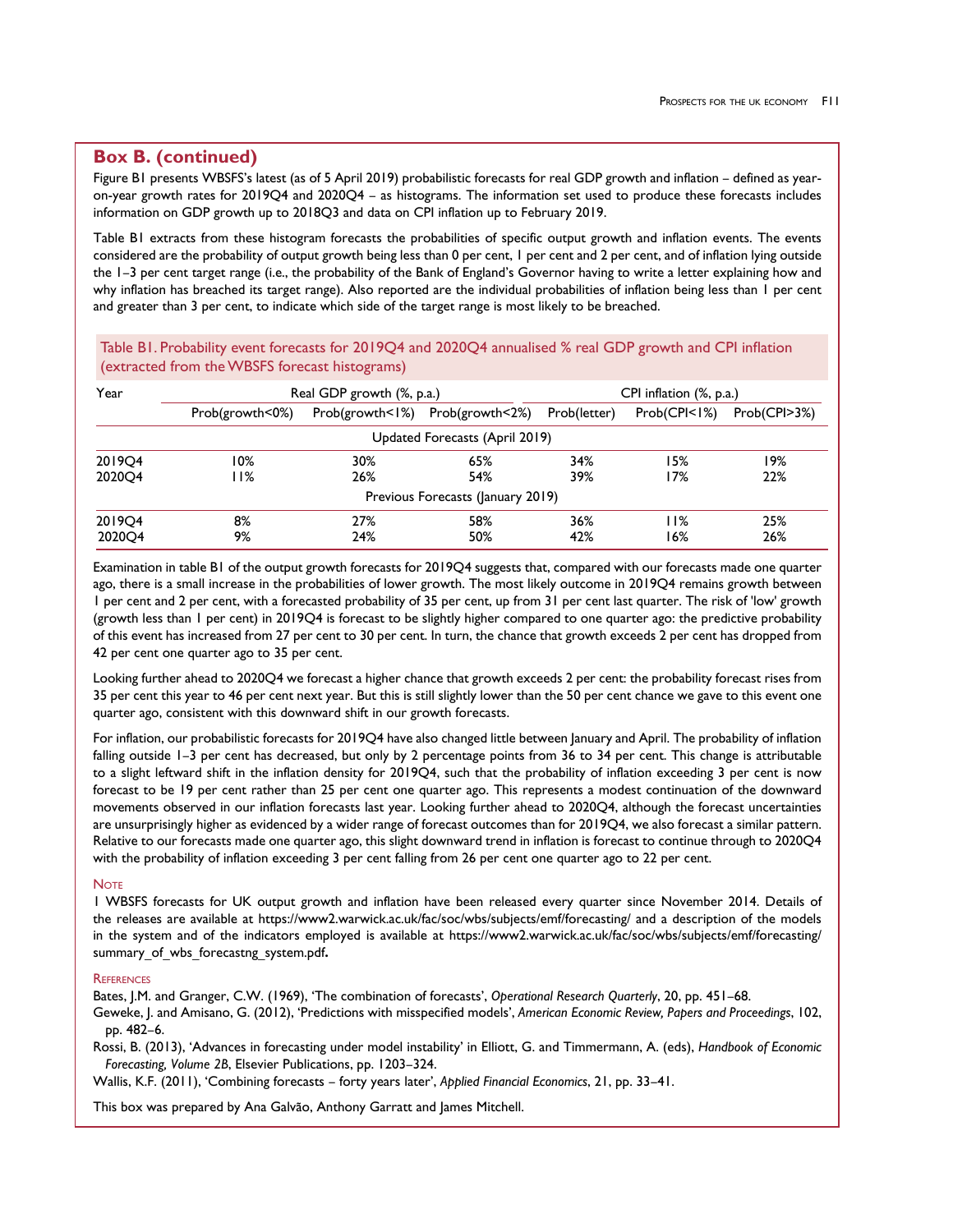negative and a 30 per cent chance that it will be less than 1 per cent. Our own estimate is that the chance of negative four-quarter growth at the end of 2019 is about 15 per cent and the chance of growth of less than 1 per cent is closer to 50 per cent, largely reflecting the material risk of a damaging no-deal Brexit outcome. Similarly, the WBSFS model points to around a 20 per cent chance that CPI inflation will exceed 3 per cent for both the final quarters of 2018 and 2019, whereas we would put the chance of above 3 per cent inflation at around 40 per cent.

# **Monetary and fiscal policy recommendations**

Our main-case forecast assumes that fiscal policy will be more stimulatory than implied by the Office for Budget Responsibility (OBR)'s projections that accompanied the Spring Statement. This reflects our longstanding view that the government's spending plans to reduce total managed expenditure to below 38 per cent of GDP, as summarised in the OBR's *Economic and Fiscal Outlook*, are not credible when the population is ageing and public sector pay is below the level needed to recruit and retain a skilled workforce. It is possible that a further relaxation of public spending restraint will be announced in the Budget following the Spending Review later this year, over and above what was already announced in last year's Budget and built into the OBR's assumptions. If not, we expect spending to increase over time in response to pressures as they arise.

One of the consequences of Brexit preparations is that much government attention has been diverted from other activities. This means that little has been achieved in other urgent policy areas such as adult social care, where the promised Green Paper has been further delayed, the future of post-18 education, where publication of a review headed by Philip Augar has been expected for some months, or the productivity agenda, where the government's Industrial Strategy has little visibility or direction. Despite the National Infrastructure Commission setting out clear recommendations in its assessment last July, there has been no progress in implementing any of them.

At some stage extra spending will require higher taxation if the government is to meet its fiscal targets. Given the piecemeal way in which the tax system has evolved, we believe that there needs to be a comprehensive review of taxation so that revenue can be raised in a fair and efficient manner. We doubt, however, that this will happen and in our view it is more likely instead that the government's fiscal targets will not be met on a sustainable basis.





Source: NIESR, Federal Reserve, Bank of England.

Our assessment of economic developments implies that the Monetary Policy Committee (MPC) should delay the next increase in Bank Rate until the second half of next year. This is later than we had forecast in February and partly reflects higher uncertainty at home, a weaker outlook for global demand and receding inflationary pressure that has also led to a delay in the expected path of monetary policy tightening in the US and the Euro Area (figure 5).

Thereafter, Bank Rate rises at a gradual rate to head off any emerging inflationary pressure. On current trends, with CPI inflation expected to remain around target and output staying close to potential, any increase is likely to be limited and Bank Rate would not reach 1.5 per cent before the end of 2022. At that point the Bank would start to shrink its balance sheet in line with the guidance it provided last June. This path for Bank Rate is of course uncertain and dependent on the outcome of Brexit. The MPC has provided guidance on how the future path of Bank Rate is likely to be affected by different Brexit outcomes. In particular, the MPC will assess the balance of the effects on demand, supply and the exchange rate and set policy rates accordingly. This means that it will balance the trade-off between the speed at which inflation is returned to target and the support that monetary policy provides to jobs and activity (Carney, 2018). In our February *Review* we showed how monetary policy together with fiscal policy could be used to ease the adjustment to a hard Brexit.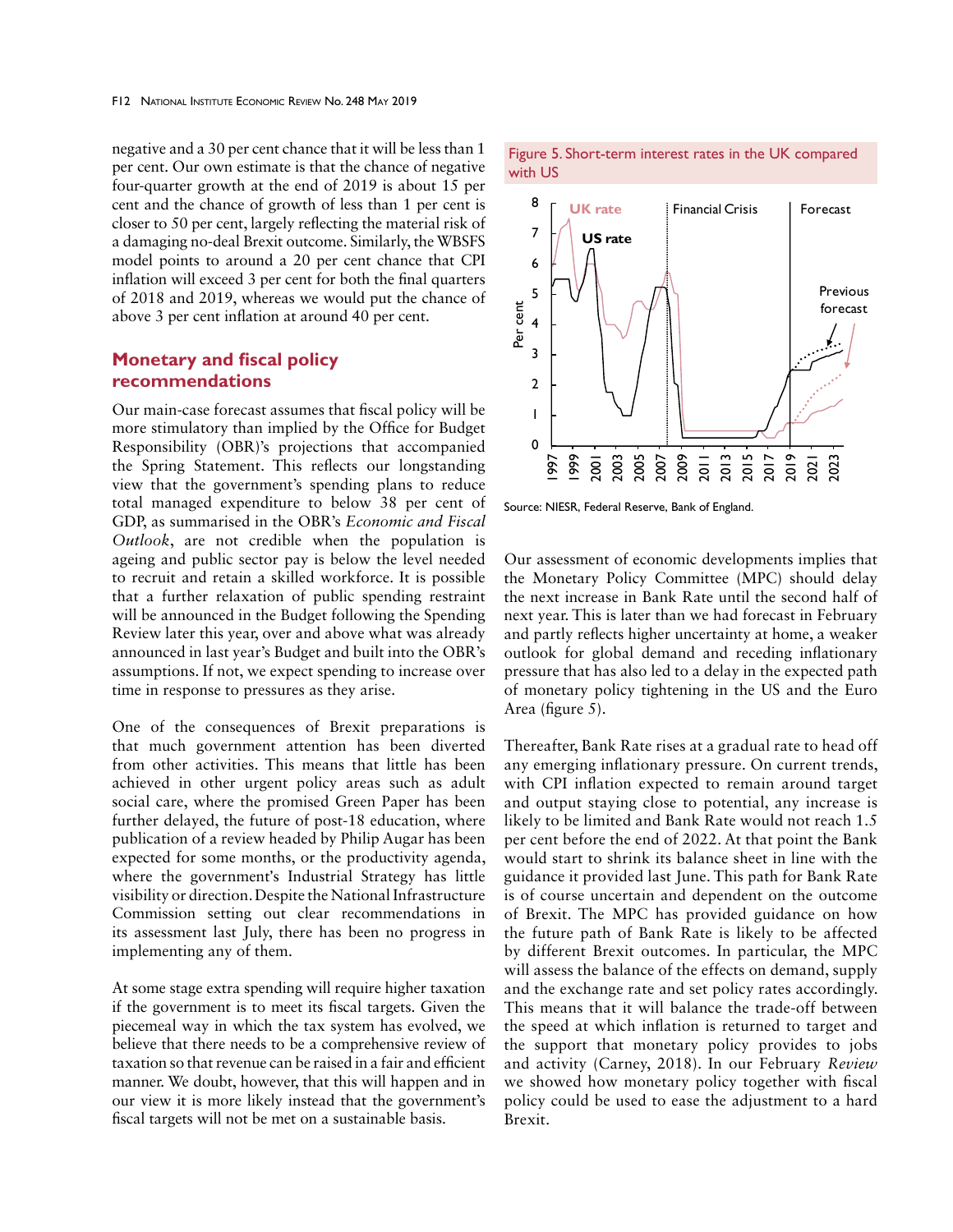# *Section 2. Forecast in detail*

### **Financial market conditions**

Despite the high level of political and economic uncertainty, financial market conditions remain supportive of domestic demand (table A1). In particular, the level of interest rates facing households and businesses is low, the exchange rate has been steady, and equity prices have risen substantially above their December lows.

Markets expect the next increase in Bank Rate to be delayed until sometime in mid-2021 (figure 6). This is some six months later than in our main-case forecast, reflecting the pricing of risks of a more disruptive EU exit than implied by our 'soft' Brexit conditioning assumption. As a result of the expected more gradual policy normalisation, yields on 10-year sovereign bonds have fallen by around 20 basis points since the beginning of January, broadly in line with similar yield curve movements observed in the US over the same period.

Borrowing costs in the debt capital markets have receded somewhat since the surge in spreads at the end of 2018, similar to other advanced economies (figure 7). The availability of credit to the corporate sector in the fourth quarter of 2018 was unchanged for small and large businesses compared to the previous quarter





Source: Bank of England, NIESR forecast

Note: The January and April 2019 curves are estimated using instantaneous forward OIS rates in the 15 working days to 4 January and 4 April respectively and are plotted from 3 months onwards.

Figure 7. BBB Corporate bond spread



Source: NIESR, Datastream.

but fell slightly for medium-sized businesses surveyed under the Bank of England's *Credit Conditions Survey*. According to the Agents' survey, banks' provision of credit to corporates was gradually tightened at the beginning of the year, in particular lending to the retail and construction sectors and lending to companies exposed to Brexit uncertainty.

The value of sterling has tended to move with expectations concerning Brexit. In particular, sterling has tended to depreciate whenever the risks of a hard Brexit have risen. The level of sterling at the start of this forecast is 2½ per cent higher against the US dollar and 4 per cent higher against the euro compared to our last forecast (figure 8). After a spike at the beginning of the year, sterling volatility has ebbed since. On our maincase forecast, sterling appreciates slightly in the future, reflecting global interest rate differentials. Against the dollar, it rises to \$1.34 by the end of 2020. If the risks of a no-deal Brexit were to abate, we would expect sterling to appreciate to \$1.40.

A more accommodative stance of monetary policy has provided support to equity markets globally (figure 9). Since the beginning of January, the FTSE-All share index has increased by 10 per cent. Similar to 2018 as a whole, UK equity markets tracked markets in Europe but underperformed US markets.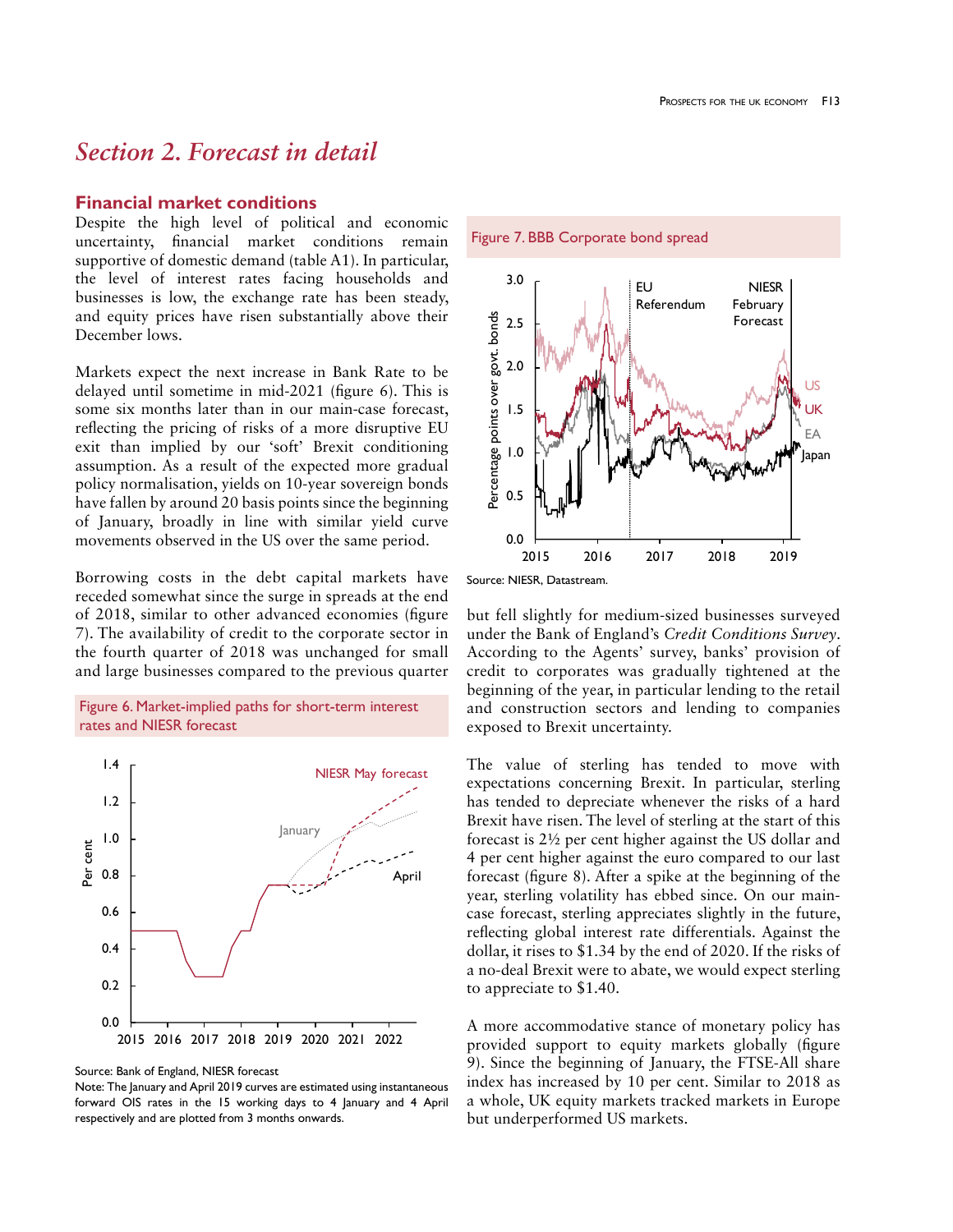

Figure 8. Sterling exchange rate and volatility

Source: NIESR, Datastream.

Note: Volatility is measured as the standard deviation of daily exchange rate movements per month, averaged over  $\frac{f}{f}$  and  $\frac{f}{f}$  exchange rates.



# **Aggregate demand**  *Output and components of demand*

According to the NIESR GDP Tracker, the economy expanded by 0.4 per cent in the first quarter, and is expected to grow by 0.3 per cent in the second quarter. In our main-case forecast the economy will grow by

around 1½ per cent in both 2019 and 2020, broadly the same as the rate achieved in 2018.

Private consumption made the largest contribution to GDP growth in 2018, financed by a substantial fall in household savings (table A3 and figure 10). With the saving ratio at a low level, we expect the consumption contribution to GDP growth to ease gradually from 1.1 percentage points in 2018 to 0.9 percentage points in 2020. Fixed investment growth is expected to remain subdued in 2019 due to prolonged Brexit-related uncertainty, contributing 0.1 percentage points to GDP growth in 2019, after neither adding to growth nor subtracting from it in 2018. Government consumption added only around 0.1 percentage points to GDP growth in 2018 on current ONS estimates. While the Spring Statement did not contain substantial spending promises, our judgement is that government spending will gradually need to grow more than in the recent past to accommodate the needs of an ageing population and maintain the quality of public services (see Public finances section, Chadha *et al*., 2019). We forecast government consumption to add 0.4 percentage points to real GDP growth in 2019, rising to 0.5 percentage points in 2020.

After moderately rebalancing towards net trade in 2017 as the 2016 depreciation of sterling provided support

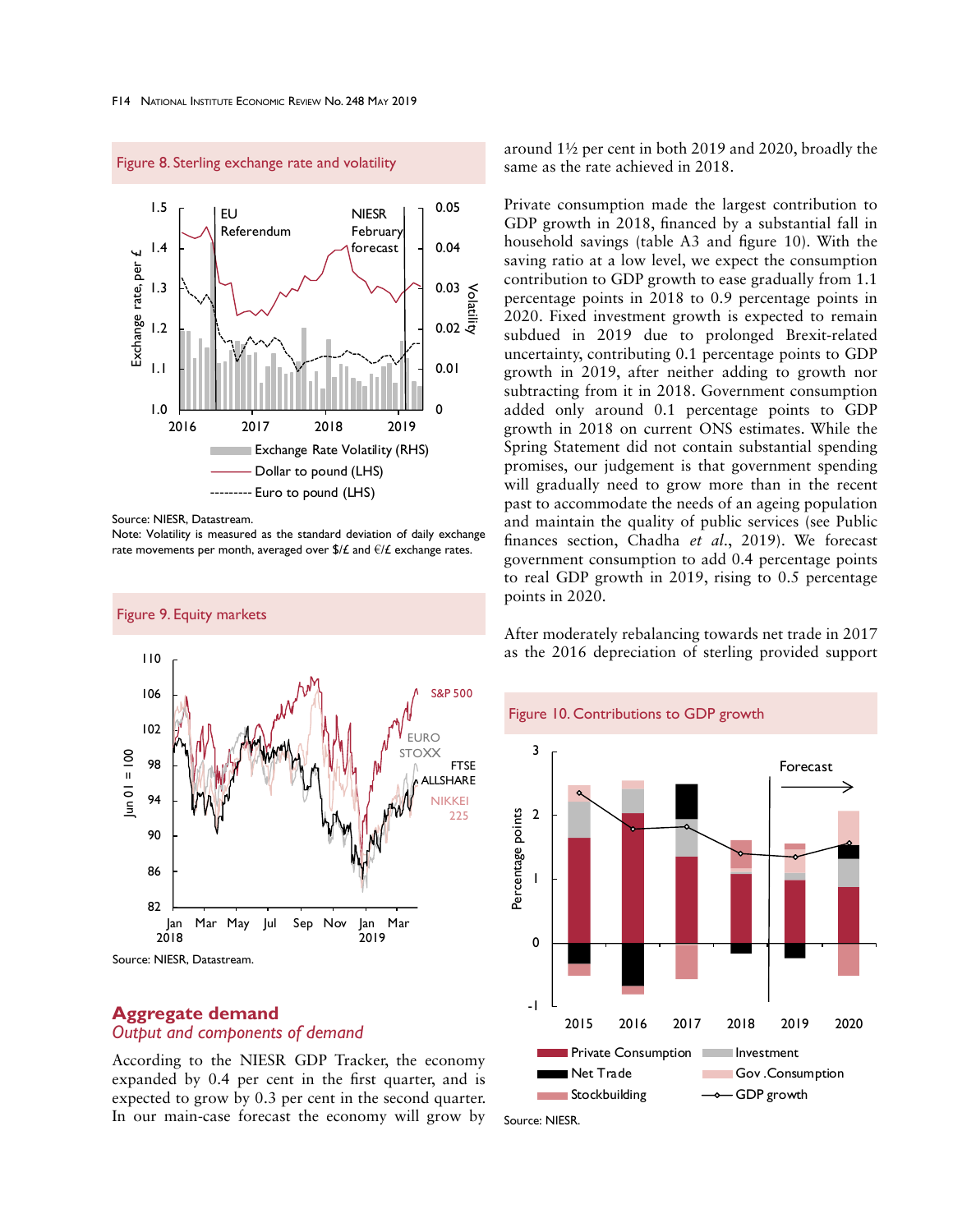to exports, import growth outstripped export growth in 2018 with net trade subtracting 0.2 percentage points from GDP growth. Over the course of 2019, we expect exports to recover some of the losses made in 2018. At the end of 2018, imports strengthened which can partly be explained by stockbuilding activity that is expected to continue during the first half of 2019. We forecast net trade to again subtract 0.2 percentage points from GDP growth in 2019 before adding 0.2 percentage points in 2020.

The risk of a no-deal exit from the EU appears to have led to a build-up of inventories of inputs and finished products. Around two fifths of respondents to the Bank of England Agents' survey reported stockbuilding activity in response to Brexit, in particular in manufacturing. This is expected to have supported manufacturing production in the first quarter of 2019. The Manufacturing Purchasing Managers' Index (PMI) rose to a 13-month high of 55.1 in March; the index's sub-component reflecting stocks of factory purchases rose to 66.2, the highest reading ever recorded in any G7 economy since IHS Markit started collecting data in 1992.

Stockbuilding adds to GDP but the official data also contains a substantial alignment adjustment that obscures the underlying inventory picture. The main-case forecast incorporates a substantial turnaround in stockbuilding in late 2019 and early 2020. Important for the future profile of GDP growth is whether stockbuilding bolsters mainly domestic production or imports. Depleting stocks once the risk of no deal wears off would in the former case weigh down on GDP growth. If in the second case depleting stocks lowered the demand for imports, there would be no effect on GDP growth. The rise in manufacturing activity accompanied by a pick-up in imports suggests both factors observed are playing a role and are likely to offset each other. Stockbuilding added 0.4 percentage points to GDP growth in 2018 and is expected to add 0.1 percentage points in 2019, before subtracting 0.5 percentage points in 2020 as stocks are depleted (figure 10).

## *External sector: support from abroad softens*

Recent trade data show that goods imports from EU countries increased by 4.2 per cent in the three months to February compared with the previous three months, the largest increase since December 2016, driven mainly by machinery and car imports; goods imports from the rest of the world increased by 3.6 per cent. Goods exports to the EU picked up by 3.4 per cent over the same period but collapsed by 6.5 per cent with the rest of the world. The overall trade deficit of the UK widened by £5.5 billion in the three months to February, driven by a widening of  $£6.5$  billion of the goods trade deficit and only partly offset by a widening of  $£0.9$  billion of the services trade surplus.

Looking ahead, the global trading environment is precarious as a result of continued trade tensions between the US and China, the threat of tariffs and non-tariff barriers as well as Brexit uncertainty (for more detail see the World Economy chapter). In the aftermath of the referendum, strengthening global growth, in particular in the Euro Area, provided support to the UK economy at a time when confidence weakened. In our February 2018 *Review* we estimated that some 0.6 percentage points of the whole-economy growth rate of 1.7 per cent in 2017 could be explained by stronger global growth than expected a year before. Exports rose by 5.6 per cent that year supported by weaker export prices due to the currency depreciation. The weaker global outlook suggests that similar support is unlikely to be provided to the UK economy in 2019, in particular in the event of a no-deal Brexit. Based on our 'soft' Brexit assumptions, our main-case forecast is for export growth of 2½ per cent in 2019, after remaining nearly flat in 2018, further increasing to around 3½ per cent in 2020 (table A4). On our forecast, import growth is supported by stockbuilding activity in the first half of 2019 and reaches just above 3 per cent in the year as a whole and 2½ per cent in 2020.

### *Households: consumption and wealth*

Consumption held up relatively robustly in the wake of the EU referendum in spite of subdued growth in income. Annual consumption growth eased from 3.1 per cent in 2016 to an estimated 1.8 per cent in 2018, as the depreciation of sterling and higher inflation put pressure on real disposable incomes (table A5). Real disposable income was flat in 2016 and 2017, before increasing by 2.1 per cent in 2018. Higher spending growth was financed by a fall in the household saving ratio. The saving ratio dropped from more than 9 per cent in 2015 to around 4 per cent in both 2017 and 2018, the lowest since the 1960s, when this data became available on a quarterly basis (figure 11).

Lower saving out of income has been facilitated by higher borrowing, encouraged by low interest rates. Over the past five years, consumer debt (excluding credit card and student loan debt) rose by around 30 per cent in real terms. The lower saving ratio is also likely to have been driven by asset price appreciation that meant that household wealth rose independently of saving out of income. Household wealth increased by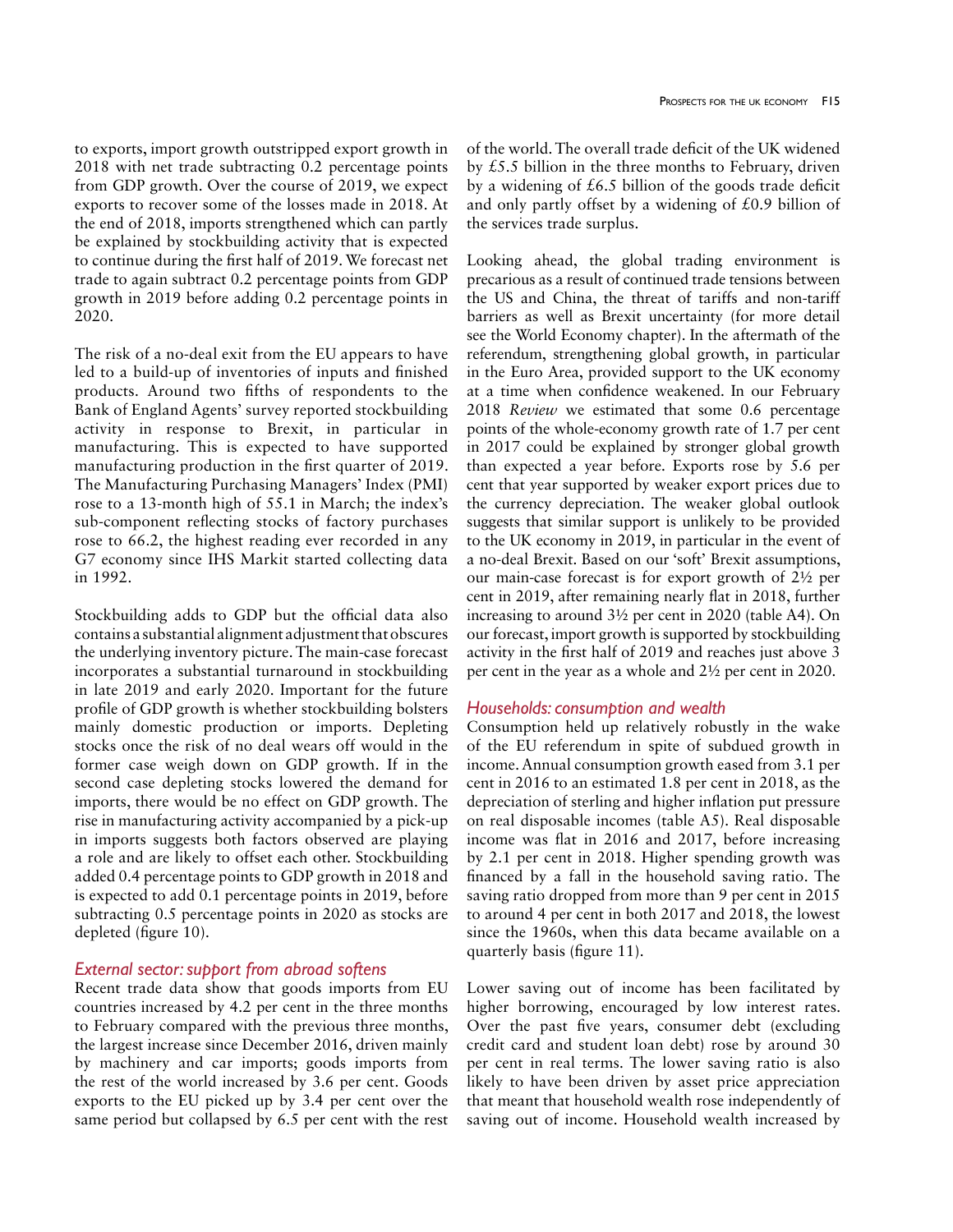Figure 11. Household saving and wealth



Note: Moving annual average of the saving ratio.

around 20 per cent during the past five years, mainly as a result of house price growth. Figure 11 illustrates that household saving and wealth-to-income ratios tend to move in opposite directions, abstracting from more volatile movements of the saving ratio which is also prone to data revisions. For instance, during the 2008–9 recession, the net-worth-to-income ratio fell as house prices collapsed and, at the same time, the saving ratio surged. The contrary movement appears to have taken place over the past five years. The slowdown in house price growth since the referendum and stabilisation of net worth limit the extent to which consumption can continue increasing and consequently contribute to a stabilisation of the saving ratio.

Against the backdrop of slower house price growth, stabilising wage and employment growth and Brexit uncertainty, consumer confidence measured by GfK has stabilised at significantly negative levels in the first quarter of 2019 while real-time data provided by Visa shows that consumer expenditure has fallen in each of the five months to February.2

Looking forward, we expect consumption growth of around 1½ per cent in both 2019 and 2020. This is slower than the forecast growth of real disposable income of over 2 per cent in both years. Real income growth is being driven by higher income per head and by continued growth in employment. According to our Wage Tracker, average weekly earnings were growing at an annual rate of around 3½ per cent in the first quarter of 2019, consistent with annual real pay growth of 1½ per cent. The increase has been driven by firmer wage dynamics in both the private and public sector at high levels of employment. Further upward pressure on wages is expected from increases in the National Living Wage. This increased to £8.21 an hour in April, an increase of 5 per cent, and is expected to reach twothirds of median earnings next year.

Our forecasts for consumption and real disposable income are consistent with a gradual rise in the saving ratio back towards more normal levels.

#### *Investment under chronic uncertainty*

Business investment contracted in each of the four quarters of 2018. Box C discusses different explanations for this slowdown. Haskel (2019) estimates that 70 per cent of the slowdown in investment growth since the EU referendum is due to Brexit. It is important to note that the result of the referendum is likely to have affected investment decisions in two distinct ways which are difficult to disentangle: 1) uncertainty about the UK's future trading relationship with the EU, 2) a change in expectations about future trade to the extent that trade affects profitability. All else equal, higher uncertainty makes firms delay investment decisions, which are generally hard to reverse, until the source of uncertainty is eliminated. Investment projects may be cancelled or diverted to other countries permanently if firms expect profitability to be lower in the future, as would be the case in the presence of trade barriers. With Brexit uncertainty turning from a temporary phenomenon into a more chronic obstacle to long-term economic planning, we would expect investment projects that yield profits in the near term to go ahead without further delay. Even if trade between the UK and the EU continues to take place without major frictions, i.e. consistent with our central forecasting assumption, we now expect investment growth not to fully bounce back as a result of the longterm lack of clarity. Partly due to the weakness in 2018, business investment is expected to contract by around 1 per cent in 2019, before expanding by 2 per cent in 2020 (table A6).

The corporate profit share is forecast to fall through 2019 as high unit labour costs growth is partly offset by lower margins (table A6). Nevertheless, the profitability of the UK private sector remains strong and it is estimated that the overall rate of return on capital exceeds the user cost of capital. This suggests that the conditions for investment in the UK economy would be promising apart from the likely continuation of uncertainty related to the EU-withdrawal process.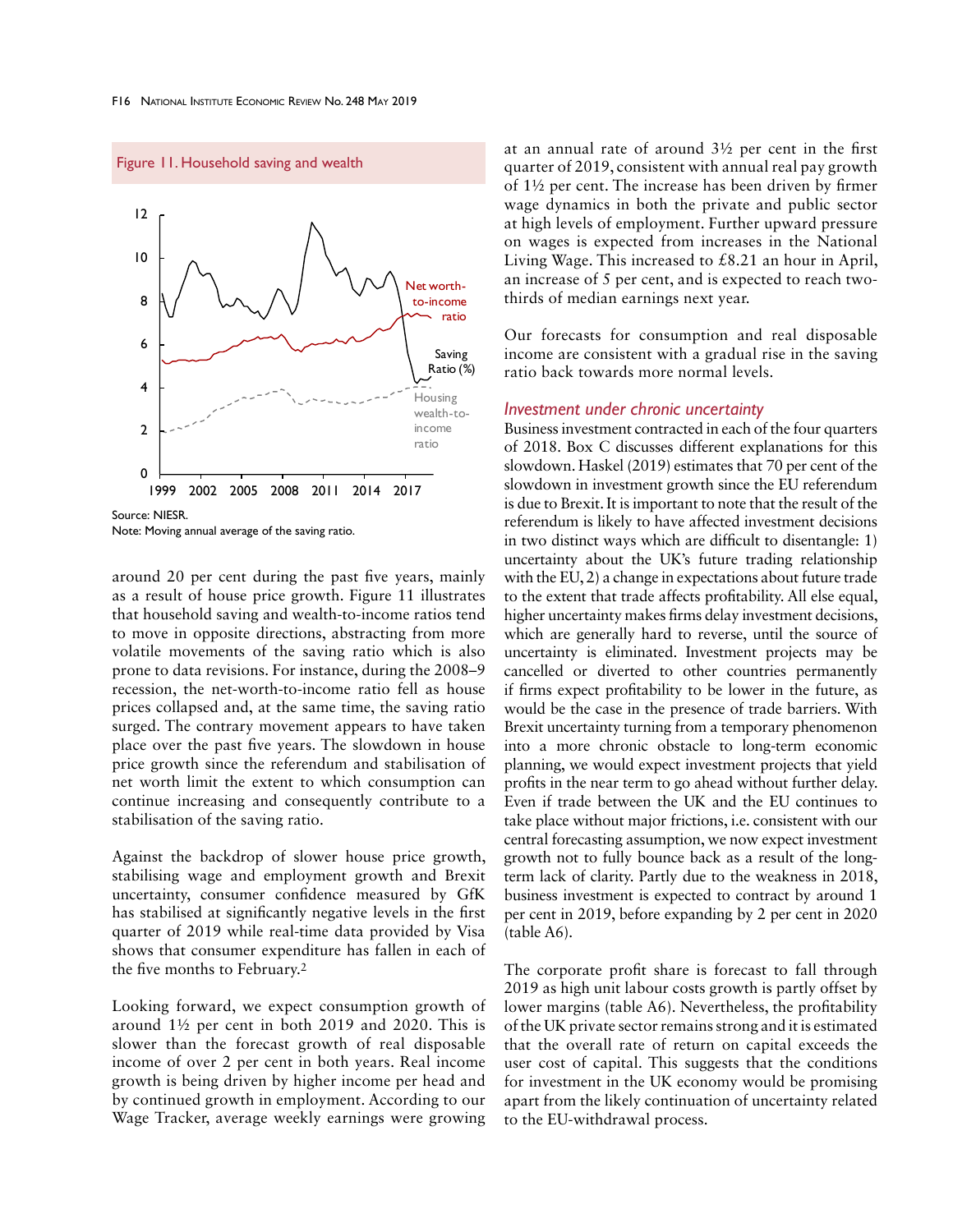



Source: NIESR.

# **Supply conditions**

For some time now it has appeared that there is little, if any, slack remaining in the economy. This means that economic growth will need to come from an expansion in supply potential, determined by the availability of labour, capital and the efficiency with which they are used in production (figure 12). The overall pattern in recent years has been for employment to rise relative to capital which has been associated with lacklustre productivity growth. This is set to continue in the near term, limiting potential output growth to around 1½ per cent per year in the short term.

As far as capital is concerned, the net capital stock is estimated to have grown by 1.3 per cent in 2018. Our forecast of weak investment implies that capital stock growth will continue at around 1½ per cent per year.

#### *The labour market: reaching its limit*

The UK labour market is tight, with unemployment at 3.9 per cent in the three months to February, the lowest rate since 1974. We doubt that there is scope for unemployment to fall much further, but we are expecting some increases in labour supply due to a continuing rise in labour force participation and further inward migration (table A7).

Labour force participation reached 79 per cent in the fourth quarter of 2018, the highest since records began in 1970 and 1 percentage point higher than the previous peak reached in 1990. There is scope for participation to increase further, particularly among working age men (where the participation rate is more than 10 percentage points lower than it was in 1970) and people over retirement age.

Net migration has continued to add to the size of the population. In the year to September 2018, 283,000 more people moved to the UK permanently than left over the same period. This was mainly driven by net migration from outside the EU which has continuously increased to reach 261,000 per year in the most recent data. It partly offset the reduction in net migration from EU countries which fell to 57,000 from a peak of 189,000 per year prior to the EU referendum. A third of the reduction in EU net migration can be explained by emigration, two-thirds by lower levels of immigration. As long as employers are able to recruit people with similar skills from outside of the EU as from within, we would expect the impact of changes in net migration patterns to have a neutral effect on productivity. Yet hiring from outside of the EU's single market, and in the absence of European freedom of movement depending on final arrangements between the UK and the EU, is likely to be more difficult, raising the cost of production.

Evidence from surveys is mounting that Brexit uncertainty has started to weigh on hiring at the beginning of 2019. KPMG and the Recruitment and Employment Confederation report that permanent staff appointments in March fell at the quickest rate since July 2016 and vacancy growth softened to the slowest pace since August 2016, albeit from strong rates of growth previously.3





Source: NIESR, ONS.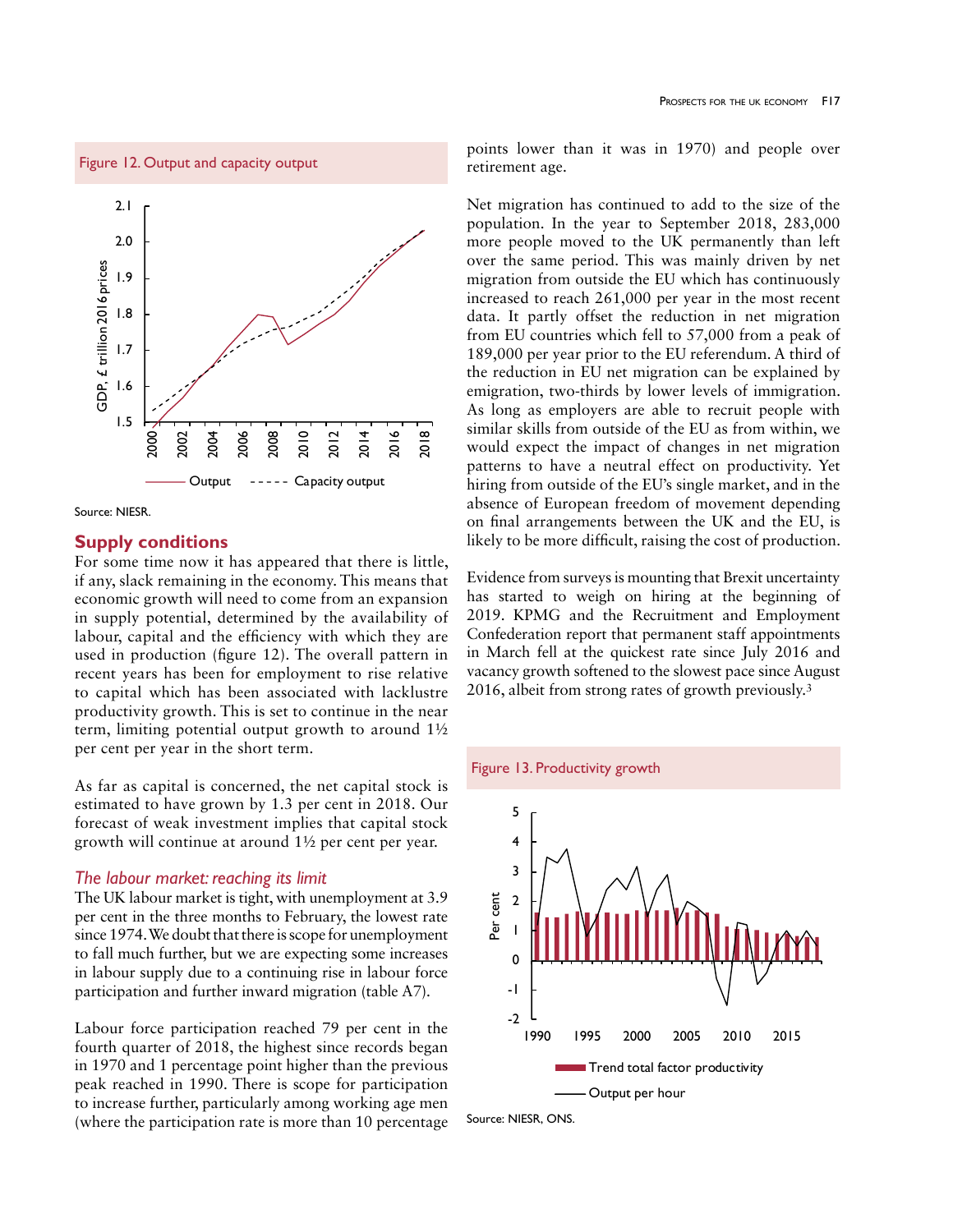# **Box C. The disappointing picture of business investment**

Business investment in the UK is estimated to have fallen for each of the four quarters of 2018 and recent surveys of business leaders indicate that there is no rebound on the horizon. Sustained low investment constitutes a major area of concern for the UK economy, with consequences for living standards in the longer term. In this box we review the latest data and discuss what has made the United Kingdom a less attractive place to invest in the midst of Brexit uncertainty. A key question is whether investment would recover should there be more clarity about the UK's future trading relationship with the rest of the world.

Relative to the past four recessions, this expansion phase has been prolonged. As figure C1 shows, it is only in the past 21/2 years that the level of investment has clearly disappointed relative to previous expansions, corresponding to about the same date as the EU Referendum. The level of business investment in the last quarter of 2018 was about 13% less than an extrapolation of the 2010–16 trend would have predicted. The UK picture also compares unfavourably to other advanced economies as the UK is the only G7 country where business investment is estimated to be declining. Even in the rather favourable modal scenario of a soft Brexit where the UK retains a very close trade relationship with the EU, we expect no rebound and instead forecast business investment to contract by 1.1 per cent in 2019.



The slowdown in business investment since 2016 has been apparent in both manufacturing and non-manufacturing sectors (figure C2). Manufacturing investment has been growing strongly ahead of the referendum before contracting in 2016, recovering slightly in 2017, and contracting again in 2018. There was a brief rebound in business investment in 2017, but this rebound proved shortlived, in both manufacturing and non-manufacturing sectors.

To what extent has Brexit dampened investment in the UK? Brexit affects business investment in two ways. First the uncertainty related to the future trading arrangement between the UK and the EU-27 causes business leaders to delay or forego investments until they feel more confident about how the new arrangement will affect the profitability of their investments. According to the Deloitte CFO survey (2019), 58% of Chief Financial Officers consider that the current level of uncertainty affecting their businesses is either high or very high, which is the highest reading since the summer of 2016. Bloom *et al*. (2018) estimated that the increase in uncertainty led to investment being 6% lower than otherwise predicted. Faced with the risk that a disorderly Brexit might create disruptions to their businesses, business leaders are currently more focussed on stockpiling than investing in the future.

Second, even when businesses know for sure what the new trading arrangements will be once the UK is out of the EU, they may still wish to reduce their investment because the additional trade frictions could warrant a lower equilibrium level of investment. The Bank of England Decision Maker Panel Survey (DMP, 2018) confirms that more businesses expected to reduce their investment than to increase it directly as a result of Brexit. In a survey between November 2017 and January 2018, about 30%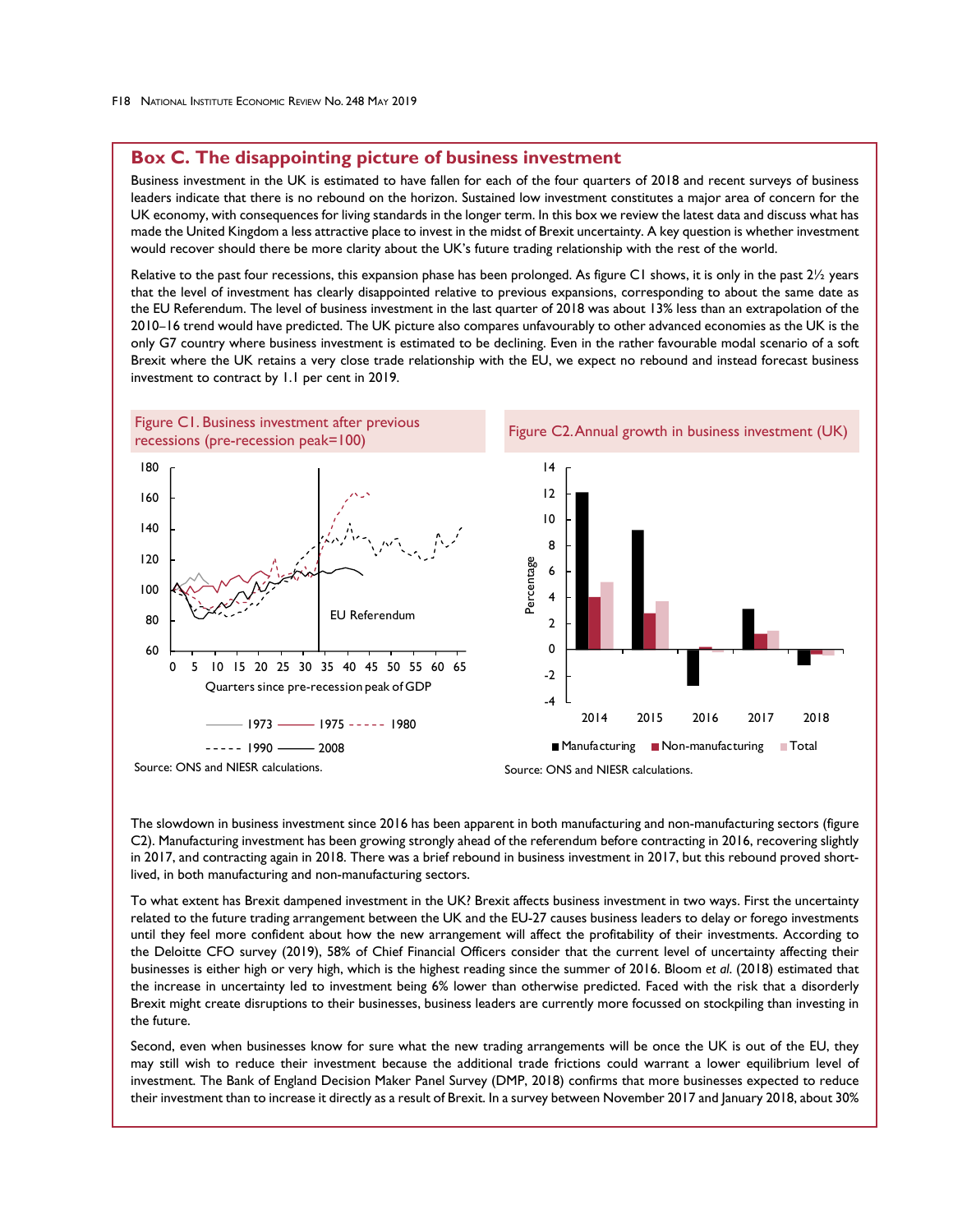# **Box C (continued)**

of business leaders expected changes in customs and tariffs and in the freedom of movement of people to lead to lower investment, and only 10% expect Brexit to lead to higher investment (figure C3). NIESR estimates that in the case of a no-deal exit from the EU, business investment would be reduced by 3.5% in the long run compared to continued membership in the EU because of reduced international competition and lower foreign direct investment (Hantzsche *et al*., 2019). It is important to note that while only businesses trading with the EU are expected to be directly impacted by Brexit, other businesses will also be impacted by second round effects as a result of changes in the exchange rate, inflation, financing conditions and consumption.

The loss in attractiveness of the UK economy as an environment for investment has been reflected in lowerthan expected foreign direct investment (FDI). Serwicka and Tamberi (2018) estimated that since the EU referendum, UK inflows of FDI have been reduced by between 16 and 20 per cent. They found that the service sector was particularly hit, with a reduction in FDI of about 25 per cent. Conversely, Breinlich *et al*. (2019) estimated that the number of new investments made by UK firms in European Union (EU) countries since the EU referendum was 12% higher than



Source: Bank of England Decision Maker Panel (Nov. 2017-Jan. 2018).

it would otherwise have been expected to be. Overall, these two effects suggest that there may have been some diversion of investment from the UK to other European countries as a result of the loss of attractiveness of the UK as a base for international business. We should however take those results with a degree of caution because while the UK's share of FDI in Europe has been reduced, the UK is still one of the largest recipients of FDI in the World, and FDI flows are very volatile from one year to the next.

While the Brexit vote is widely cited as a primary factor behind relatively low investment (NIESR/SPE, 2019), other long-term factors like the labour market and productivity may also help explain the disappointing investment figures. An expanding labour market (unemployment at record low and employment at record high) along with unit labour costs growing very moderately has meant that businesses have invested relatively more in labour than in fixed capital. But this argument does not explain the relative weakness of UK business investment compared to other advanced economies that are broadly in the same business cycle position and with similar employment situations. Another argument is that weak investment growth may be related to the productivity puzzle. UK productivity growth in the past ten years has lagged behind all other advanced economies except Italy. If businesses doubt that additional investment can lift their productivity, then it could explain why they have limited their investments.

The combination of Brexit uncertainty and lagging productivity performance appears to have made investing in the UK less appealing. The more worrying feature would be that, if the low business investment trend were to continue, it could impair future economic growth prospects.

#### **REFERENCES**

Bloom, N., Chen, S. and Mizen, P. (2018), 'Rising Brexit uncertainty has reduced investment and employment', VOX CEPR Policy Portal, 16 November.

Breinlich, H., Leromain, E., Novy, D. and Sampson, T. (2019), 'Voting with their Money: Brexit and outward investment by UK Firms', CEP Brexit analysis No. 13, LSE, Centre for Economic Performance.

Deloitte CFO Survey Q4 2018, published in February 2019.

Decision Maker Panel (DMP)(2018), *Survey 2018 Q4*, Bank of England, December.

Hantzsche, A., Kara, A. and Young, G. (2018), 'The economic effects of the government's proposed Brexit deal', National Institute of Economic and Social Research, November.

—(2019), 'Prospects for the UK Economy', *National Institute Economic Review*, 247, February.

NIESR/Society of Professional Economists (2019), Brexit Countdown: Scenarios and Consequences. Conference March 2019. Serwicka, I. and Tamberi, N. (2018), 'Not backing Britain: FDI inflows since the Brexit Referendum', Briefing paper 23, October, UK Trade Policy Observatory.

This box was prepared by Cyrille Lenoel.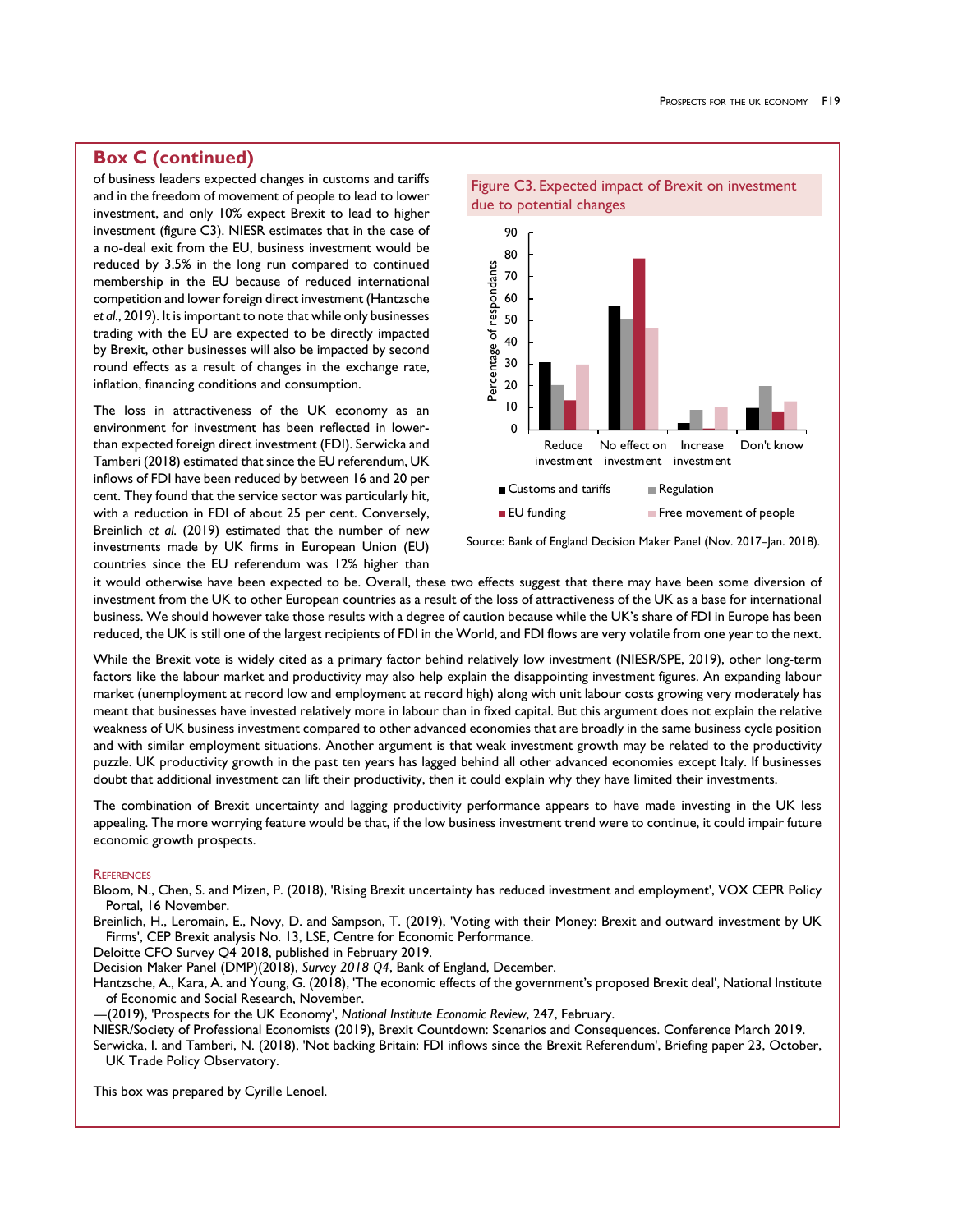# *Productivity puzzles*

Labour productivity measured as output per hour worked is estimated to have contracted in the last two quarters of 2018 bringing the annual growth rate for that year to 0.5 per cent, in line with the post-crisis average (table A7). Labour productivity growth is ultimately driven by total factor productivity (TFP) growth. Figure 13 plots updated estimates of the trend growth rate of TFP which we obtain by applying filtering techniques to a measure of TFP that results from a decomposition of real gross value added growth (Thamotheram, 2017). These estimates confirm the absence of a recovery of productivity growth. Our central case is for this broad pattern to continue. Productivity per hour is forecast to grow by ¾ per cent in 2019 and 1¼ per cent in 2020.

It is, of course, impossible to know how UK productivity would have evolved if the EU referendum had not taken place. But it is possible to form an estimate by looking at how it has changed relative to other countries. Figure 14 plots the quarterly growth rate of labour productivity in the UK and other G7 economies. It suggests that the weakness of UK productivity growth relative to other countries has not worsened since the EU referendum. To test this more formally, we construct a counterfactual path for labour productivity using synthetic control methods (see Born *et al*., 2019, for an application to UK GDP). To do so, we calculate the weighted average of productivity in countries not directly affected by the Brexit referendum, where weights are determined to minimise the difference between this counterfactual and



Figure 14. Labour productivity, UK vs G7



Figure 15. Labour productivity, actual vs no-Brexit



actual UK productivity data prior to the second quarter of 2016. Figure 15 shows that counterfactual productivity tracks actual productivity very closely. The counterfactual puts most weight on productivity data from Canada, New Zealand and Japan, i.e. countries that are plausibly not very much affected by the referendum result. The figure shows further that counterfactual productivity continues to track actual productivity quite closely during the post-referendum period. This suggests that, so far, Brexit uncertainty has not yet had sizeable distinctive effects on productivity developments in the UK. While there is not strong evidence that UK productivity growth has deteriorated as a result of Brexit-related uncertainty, the effects we have seen on investment pose a risk to productivity growth in the future.

## *Price pressures robust but stabilising*

Upward pressure on wages associated with a tightening labour market, together with lacklustre productivity growth, has translated into increasing cost pressure (table A2). With labour costs per hour increasing by 2.9 per cent in the final quarter of 2018 and output per hour decreasing by 0.1 per cent, unit labour costs have increased by 3.1 per cent on ONS estimates. Based on output growth information from our monthly GDP Tracker, the earnings growth forecast from our Wage Tracker and forecasts of employment growth and nonwage labour costs, we expect annual unit labour cost growth to ease somewhat to 2.9 per cent in the second quarter of 2019 (figure 16). With wage and employment growth stabilising, we expect similar rates of labour cost growth for the rest of the year.

Source: NIESR.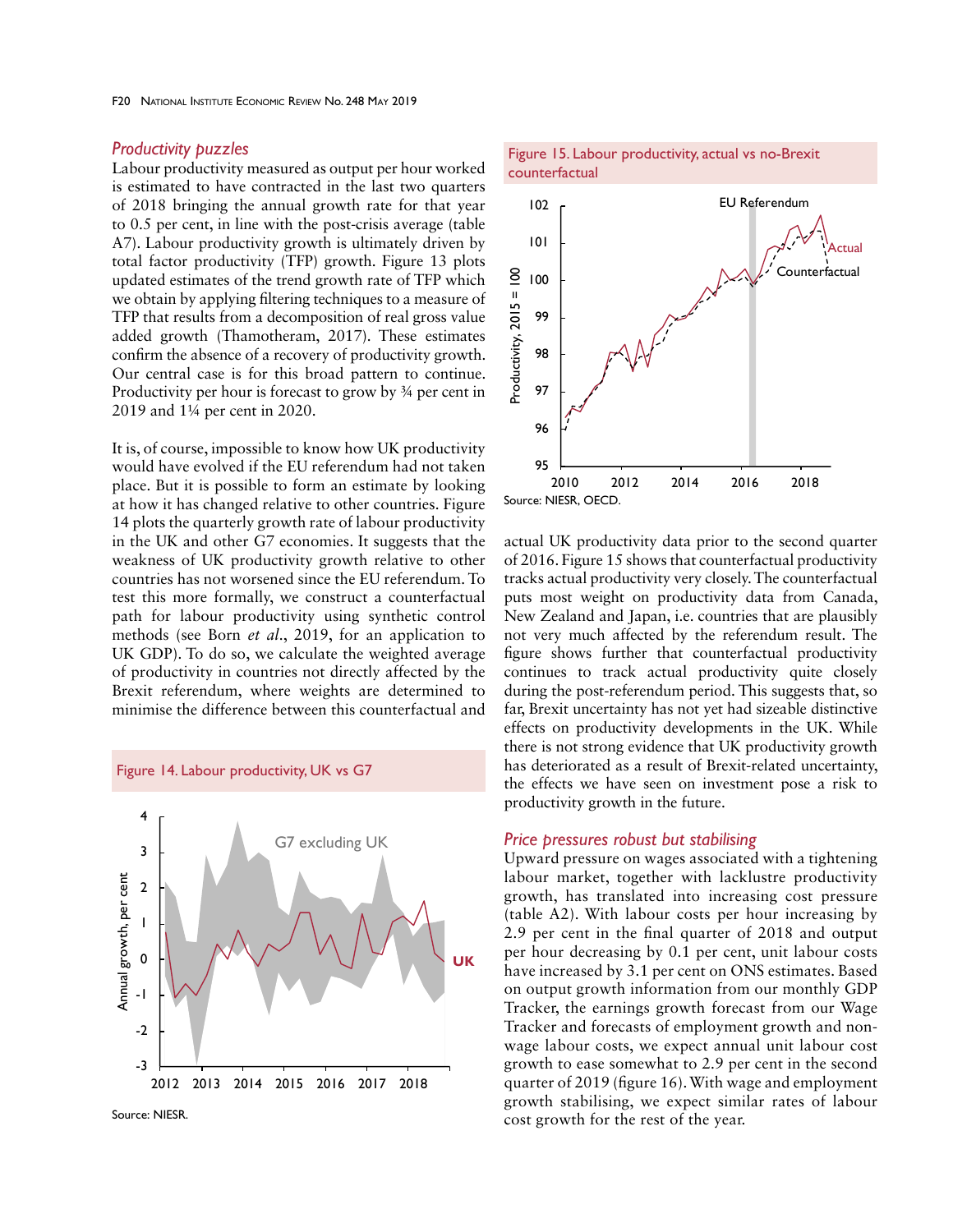

Source: ONS, NIESR.



Figure 17. Measures of consumer price inflation



Robust but stabilising domestic cost pressures are also reflected in prices on goods and services with low import content which have firmed somewhat during the second half of 2018 (figure 17). At the same time, price inflation of high-import content goods and services softened, partly as a result of the fall in oil prices towards the end of 2018. Since the beginning of the year, the price of

Brent crude oil in sterling has increased by 30 per cent which may put additional pressure on costs and prices in the near term. Our trimmed mean measure of consumer price inflation, which excludes the highest and lowest 5 per cent of price changes, has also stabilised below 1 per cent (see NIESR press note on CPI inflation statistics). Overall, consumer price inflation has stabilised at just below 2 per cent in the first three months of 2019. Based on the assumption of a soft Brexit accompanied by prolonged political uncertainty, we expect inflation to remain around 2 per cent over the forecast horizon.

# **Public finances: robust headline figures conceal pressures ahead**

## *Recent developments*

Public sector borrowing has turned out to be smaller than expected in the fiscal year ending in March 2019 (table A8). Public sector net borrowing reached £23 billion between April 2018 and February 2019, compared to £41 billion over the same period a year earlier. The Office for Budget Responsibility (OBR) now expects borrowing to remain at this level for the whole of 2018–19, or 1.1 per cent of GDP, a downward revision of around  $\pounds$ 3 billion compared to its October 2018 forecast. It expects the primary budget, i.e. the budget net of interest payments, to have been in surplus in 2018–19 and to have reached 0.3 per cent of GDP. Public sector net debt stood at 82.8 per cent of GDP in February 2019, a decrease of 1.4 percentage points compared to a year earlier.

The unexpected pace of improvement in the public finances can firstly be explained by more favourable employment and average earnings outcomes. In March 2018, the OBR expected employment to reach 32.2 million in 2018, compared to an estimated outturn of 32.4 million; average earnings growth was estimated at 2.7 per cent that time but reached an estimated 3 per cent in 2018. This bolstered tax revenue and lowered welfare payments. Second, debt interest payments were forecast to be £43.2 billion in 2018 while the estimated outturn is £4.8 billion lower. This is because RPI inflation, and thus interest paid on inflation-indexed bonds, was lower than expected and because of a flattening of the yield curve as markets are now pricing a more accommodative monetary policy stance.

Brexit uncertainty may also have contributed to improved public finances outcomes in several ways. First, while the government allocated additional funds to no-deal planning, the occupation of government with Brexit planning is likely to have delayed other spending projects. The Chancellor is yet to announce the 2019 Spending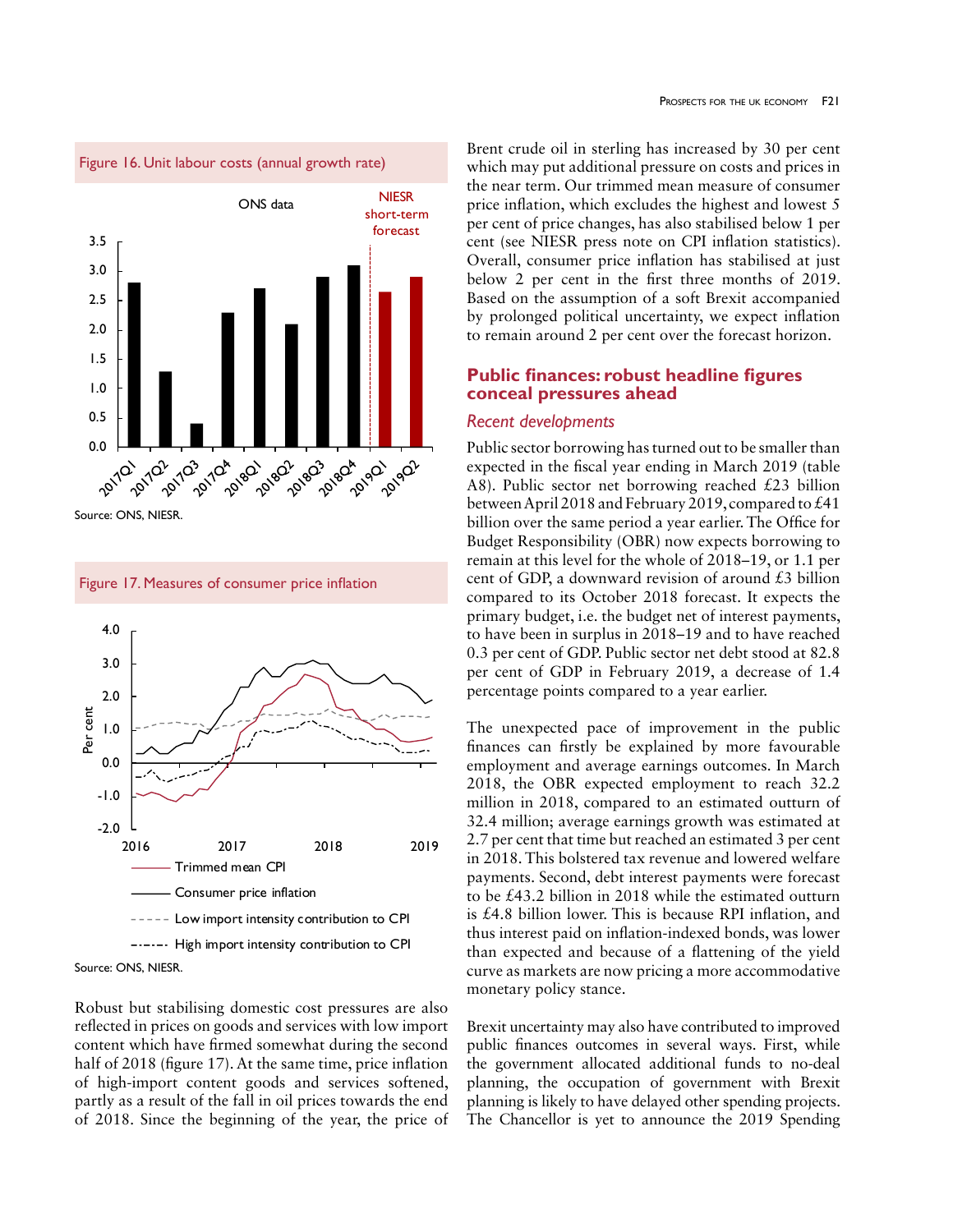Review covering spending decisions at least until 2022–23. Second, the possibility of a no-deal Brexit has meant that financial markets have been pricing a potential reaction by the Bank of England, providing the government with lower long-term borrowing costs than otherwise (see also Chadha *et al*., 2018). Third, to the extent that Brexit uncertainty has led to a reallocation from capital to labour, supporting employment growth, the government may have benefited somewhat from higher tax receipts than otherwise. No-deal preparations, on the other hand, have meant that the government has spent resources on contingency measures that would not be required under a softer Brexit outcome, amounting to an estimated  $\text{\pounds}1.5$ billion by March 2019 (National Audit Office, 2019).

Since our last forecast, the government has not made sizeable spending commitments. The Spring Statement in March 2019 was not treated as a full fiscal event by the government and the size of announced policy measures remained small. The OBR estimates that the net cost of policies announced since the 2018 Autumn Budget, mainly additional spending on public services, amounts to £2.1 billion by 2023–24.

### *Public finances forecast and risks*

Our public finances forecast continues to be based on the assumption that public spending as a share of GDP will in the medium run be at or above its historical average. This is because an ageing population will require higher health and care spending while funds



Note: Estimates based on Dolton *et al*. (2018).





Source: OBR, NIESR.

are needed to maintain the quality of public services in addition to current government commitments (Hantzsche and Young, 2018). This will also require additional increases in public sector pay. We estimate that public sector wages were 3½ per cent below their long-run trend level at the beginning of 2019 and in the past have returned to trend within 2–3 years following similar deviations (figure 18). With a public sector paybill of around  $£180$  billion, closing the publicprivate sector wage gap would cost around  $£6$  billion per annum, or a quarter of a percentage point of GDP.

We assume that total managed expenditure increases as a share of GDP from 2019–20 onwards to reach its long-run average of around 39 per cent. Figure 19 shows that the government's plans are for the expenditure share of GDP to fall below 38 per cent. While in the last two years spending outturns were lower than initially expected, the OBR revised spending as a share of GDP up in its recent forecasts in response to new government policies, similar to what we anticipate.

As a result of higher public spending in our forecast as well as a less optimistic outlook for public sector current receipts compared to that of the OBR, we expect public sector net borrowing to stabilise at just above 2 per cent of GDP by 2023–24, compared to the OBR forecast which projects it to fall to 0.5 per cent. This would be in breach of the government's current fiscal objective of achieving overall fiscal balance by the middle of the next decade. As a consequence of higher deficits, public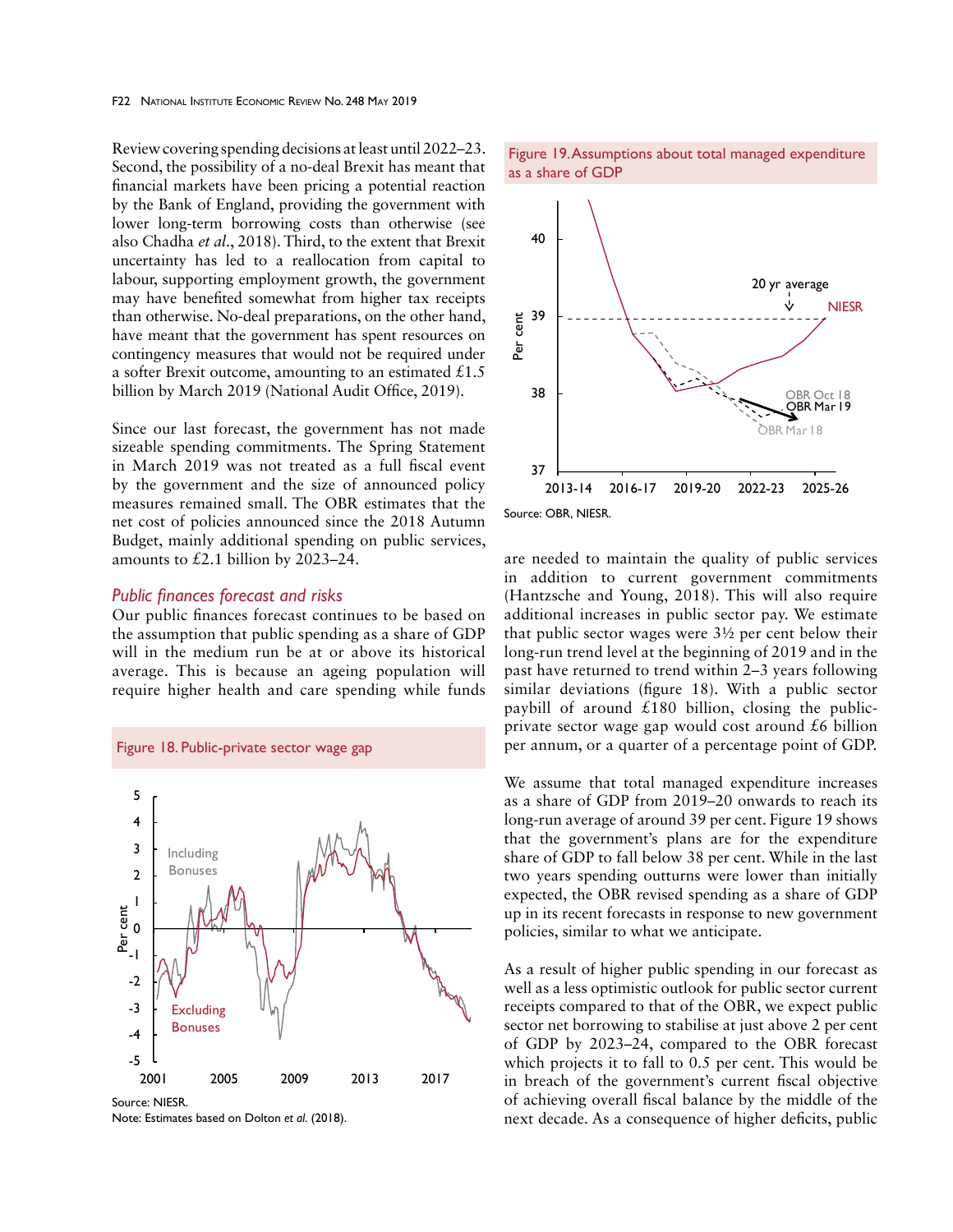



account deficit 20 Forecast18 16 Investment Saving 14 Per cent of GDP Per cent of GDP 12 10 8 6 4 Current account 2 deficit 0 1997 2002 2007 2012 2017

Figure 21. Aggregate saving, investment and current

Source: OBR, NIESR.

sector net debt decreases more slowly than on the OBR's forecast, reaching 77 per cent of GDP by 2023–24.

We will revise our borrowing forecast once more clarity is provided by the ONS on the future treatment of student loans in the National Accounts. Given that only around 30 per cent of student loans are being repaid in full, they will no longer be treated entirely as loans provided by the government. Instead the ONS will treat part of loan outlays as capital grants directly affecting headline borrowing figures. The OBR (2019) estimates that the new methodology would by 2023–24 add £13.7 billion to public sector net borrowing, corresponding to 0.5 per cent of GDP.

While our public finances forecast deviates from the government's stated plans it is broadly based on the current fiscal policy regime. A change of government therefore poses a risk to our forecast. Another risk to our forecast is a no-deal Brexit. Our February 2019 *Review*  discussed fiscal policy options to mitigate the shortrun economic impact (Hantzsche and Kara, 2019) and found that the government could be required to increase borrowing by 2 per cent of GDP to support household incomes.

# **Sectoral balance: triple deficit**

Table A9 shows the saving and investment balances of the household, corporate and public sectors of the economy and the resulting balance with the rest of the world. If investment is greater than saving for a sector, then that

Source: ONS, NIESR.

sector is a net borrower. The aggregation of these three domestic sectors is the current account balance, which, if in deficit, implies that borrowing from the rest of the world is required in order to fund domestic investment plans. It is not possible to infer the optimality of the levels of capital from the current account but rather just the immediate financing needs of the economy.

In 2018, all three domestic sectors of the economy – households, companies and government – were in deficit for the second year in succession, reflecting the low level of saving in the UK economy. This is unusual historically; it is more normal for the household sector to save more than it invests and help finance the deficits of the corporate and government sectors.

The unusually large household sector deficit reflects both low saving and relatively high housing investment. Household investment rose steadily from a trough of 3.2 per cent of GDP in 2009 to 4.3 per cent of GDP in 2017, which is similar to the pre-crisis high of 4.5 per cent in 2006–7. With demand for housing still growing strongly, we project household investment to increase in each subsequent year and to settle at 4½ per cent of GDP under our soft Brexit scenario. Gradually rising levels of household saving from 2019 will mean that the financial deficit is reduced over time and will move into a more typical surplus position around 2021.

On the corporate side, saving has been supported by robust profits, offset by higher dividend distributions,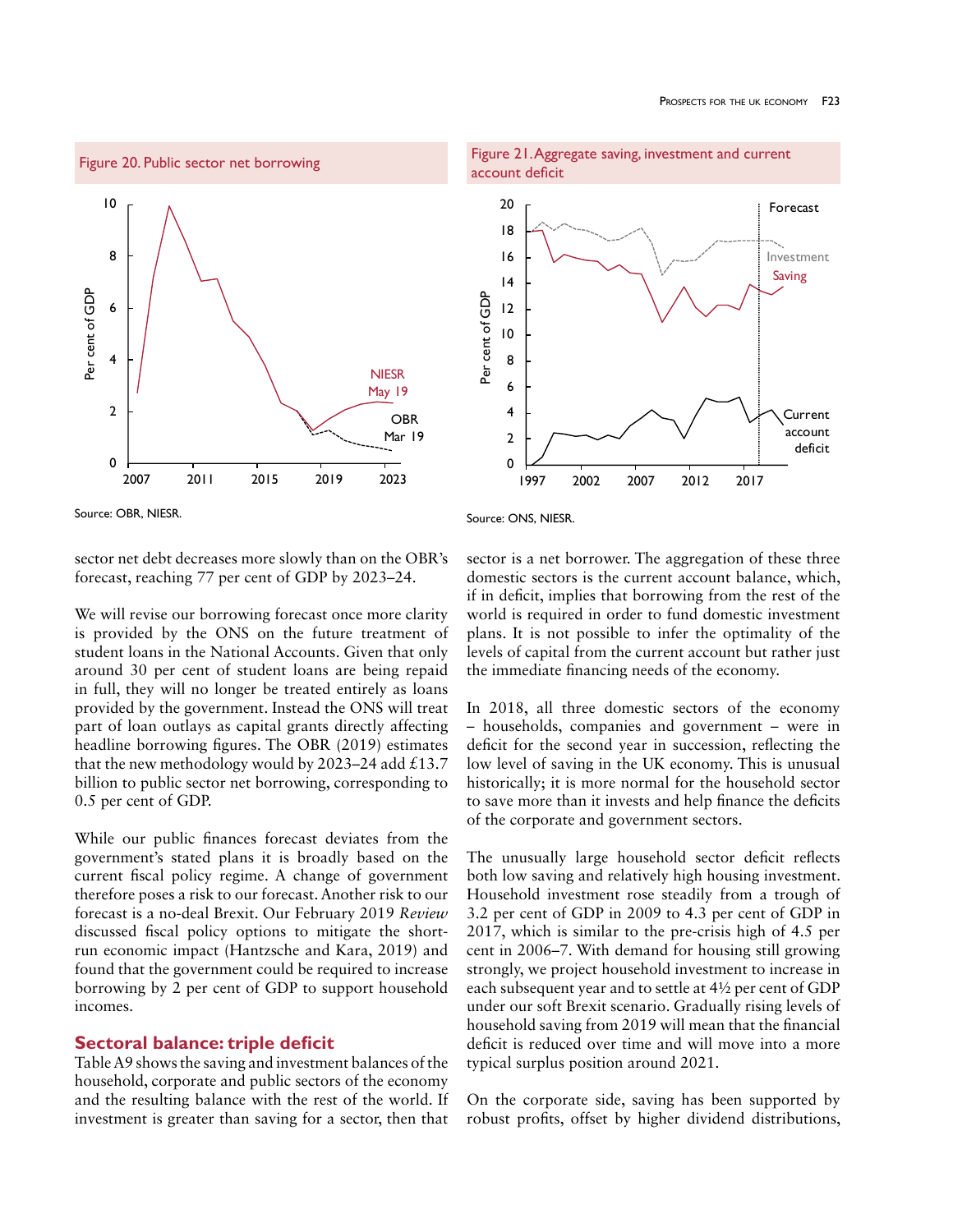some of which impact directly on the balance of payments as they are paid overseas. We forecast corporate saving to GDP to remain close to 9 per cent in the medium term as the headwinds from Brexit ease in our soft Brexit scenario. With corporate investment forecast to settle at a little under 10 per cent of GDP in the medium term, the corporate sector will require about 1 per cent of GDP of net financing from the rest of the economy over the same time horizon.

Government sector saving is expected to fall from a recent peak of 1½ per cent of GDP in 2018 to around  $\frac{1}{2}$  per cent of GDP in the medium term as austerity is eased. With government investment running at around 2½ per cent of GDP we expect the government to remain in a net borrowing position of over 2 per cent of GDP beyond 2020.

The current account deficit is forecast to fall from a peak of 4.2 per cent of GDP in 2019 towards 2 per cent of GDP by 2023, reflecting higher saving in the household sector. This deficit is currently high compared with most other G7 economies or the Euro Area and is a reflection of lower saving in the UK than elsewhere. Despite the succession of current account deficits in the UK over the past twenty years, the net international investment position is estimated to be in broad balance at an estimated net liability position of £143 billion at the end of 2018 (around 7 per cent of GDP).

# **NOTES**

- 1 See Baker *et al*., (2016)
- 2 GfK Consumer Insights, March 2019; Visa UK Consumer Spending Index, February 2019.
- 3 KPMG and REC, UK Report on Jobs, April 2019.

# **REFERENCES**

- Baker, S., Bloom, N. and Davis, S.J. (2016), 'Measuring economic policy uncertainty', available at www.PolicyUncertainty.com.
- Bloom, N., Chen J. and Mizen P., (2018), 'Rising Brexit uncertainty has reduced investment and employment', VOX CEPR policy portal, 16 November.
- Born, B., Müller, G.J., Schularick, M. and Sedlacek, P. (2019), 'The costs of economic nationalism: evidence from the Brexit experiment', Working Paper, February.
- Breinlich, H. Leromain, E., Novy, D. and Sampson, T. (2019), 'Voting with their money: Brexit and outward investment by UK firms', CEP Brexit Analysis No. 13, Centre for Economic Performance.
- Carney, M. (2018), 'Guidance, contingencies and Brexit', speech to the Society of Professional Economists, 24 May.
- Chadha, J., Hantzsche, A., Kara, A. and Young, G. (2019), 'Political cacophony and the "Spring Statement"', NIESR Policy Paper, 011.
- Chadha, J., Hantzsche, A. and Mellina, S. (2018), 'Bremia: a study of the impact of Brexit based on bond prices', NIESR mimeo.
- Chadha, J., Johnson, P. and van Reenen, J. (2016), 'Leaving the EU would almost certainly damage our economic prospects', niesr.ac.uk/blog/leaving-eu-would-almost-certainly-damageour-economic-prospects.
- Dolton, P., Hantzsche, A. and Kara, A. (2018), 'Follow the leader? The interaction between public and private sector wage growth in the UK', NIESR mimeo.
- Hantzsche, A. and Kara, A. (2019), 'Policy options for a no-deal Brexit', Box B in Prospects for the UK economy, *National Institute Economic Review*, 247, February.
- Hantzsche, A. and Young, G. (2018), 'Commentary: light at the end of the fiscal tunnel?', *National Institute Economic Review*, 244, F4–F10.
- Haskel, J. (2019), 'Will UK investment bounce back?', speech given at the University of Birmingham, 11 March.
- National Audit Office (2019), *Contingency preparations for exiting the EU with no deal, Report by the Comptroller and Auditor General*.
- Office for Budget Responsibility (2019), *Economic and Fiscal Outlook*, March 2019.
- Thamotheram, C. (2017), 'What does the data say about the trend rate of Total Factor Productivity growth?', Box D in Prospects for the UK economy, *National Institute Economic Review*, 242, November.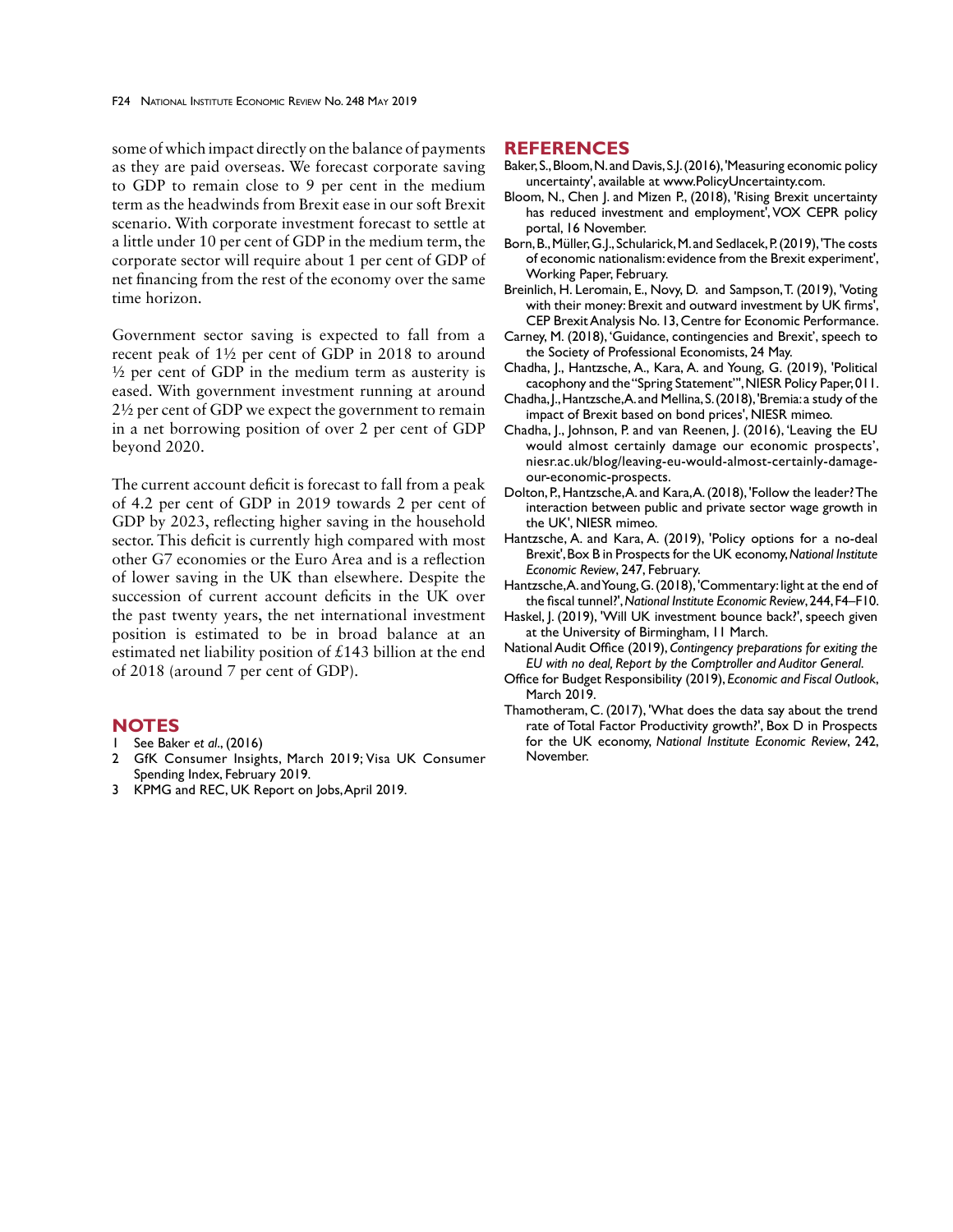# *Appendix – Forecast details*

|                    |                           | UK exchange rates |         | <b>FTSE</b>        |                  |                  | Interest rates       |                 |
|--------------------|---------------------------|-------------------|---------|--------------------|------------------|------------------|----------------------|-----------------|
|                    | Effective<br>$2011 = 100$ | Dollar            | Euro    | All-share<br>index | 3-month<br>rates | 10-year<br>gilts | World <sup>(a)</sup> | Bank<br>Rate(b) |
| 2013               | 102.6                     | 1.56              | 1.18    | 3426               | 0.50             | 2.40             | 0.90                 | 0.50            |
| 2014               | 110.2                     | 1.65              | 1.24    | 3575               | 0.50             | 2.50             | 0.90                 | 0.50            |
| 2015               | 116.3                     | 1.53              | 1.38    | 3590               | 0.60             | 1.80             | 0.90                 | 0.50            |
| 2016               | 104.7                     | 1.35              | 1.22    | 3536               | 0.50             | 1.30             | 0.90                 | 0.25            |
| 2017               | 99.2                      | 1.29              | 1.14    | 4037               | 0.40             | 1.20             | 1.30                 | 0.41            |
| 2018               | 101.3                     | 1.34              | 1.13    | 4048               | 0.70             | 1.40             | 2.00                 | 0.75            |
| 2019               | 103.2                     | 1.31              | 1.17    | 3991               | 0.90             | 1.20             | 2.40                 | 0.75            |
| 2020               | 103.8                     | 1.33              | 1.17    | 4056               | 1.00             | 1.60             | 2.30                 | 1.00            |
| 2021               | 104.0                     | 1.35              | 1.16    | 4101               | 1.30             | 2.00             | 2.30                 | 1.16            |
| 2022               | 104.3                     | 1.37              | 1.15    | 4189               | 1.40             | 2.30             | 2.30                 | 1.28            |
| 2023               | 104.6                     | 1.39              | 1.14    | 4270               | 1.60             | 2.70             | 2.40                 | 1.53            |
| 2018 QI            | 101.9                     | 1.39              | 1.13    | 4049               | 0.60             | 1.50             | 1.70                 | 0.50            |
| 2018 Q2            | 102.2                     | 1.36              | 1.14    | 4153               | 0.70             | 1.40             | 1.80                 | 0.50            |
| 2018 Q3            | 100.5                     | 1.30              | 1.12    | 4158               | 0.80             | 1.40             | 2.00                 | 0.66            |
| 2018 Q4            | 100.6                     | 1.29              | 1.13    | 3832               | 0.90             | 1.40             | 2.50                 | 0.75            |
| 2019 QI            | 101.9                     | 1.30              | 1.15    | 3872               | 0.90             | 1.20             | 2.40                 | 0.75            |
| 2019 02            | 103.6                     | 1.31              | 1.17    | 4024               | 0.80             | 1.00             | 2.40                 | 0.75            |
| 2019 Q3            | 103.6                     | 1.31              | 1.17    | 4026               | 0.90             | 1.10             | 2.40                 | 0.75            |
| 2019 Q4            | 103.6                     | 1.31              | 1.17    | 4045               | 0.90             | 1.30             | 2.40                 | 0.75            |
| 2020 QI            | 103.7                     | 1.32              | 1.17    | 4057               | 0.90             | 1.40             | 2.30                 | 0.75            |
| 2020 Q2            | 103.7                     | 1.32              | 1.17    | 4053               | 0.90             | 1.50             | 2.30                 | 0.75            |
| 2020 Q3            | 103.8                     | 1.33              | 1.17    | 4053               | 1.10             | 1.60             | 2.20                 | 0.88            |
| 2020 Q4            | 103.9                     | 1.34              | 1.16    | 4063               | 1.20             | 1.70             | 2.20                 | 1.00            |
| Percentage changes |                           |                   |         |                    |                  |                  |                      |                 |
| 2013/2012          | $-1.5$                    | $-1.3$            | $-4.5$  | 14.8               |                  |                  |                      |                 |
| 2014/2013          | 7.4                       | 5.3               | 5.4     | 4.3                |                  |                  |                      |                 |
| 2015/2014          | 5.6                       | $-7.2$            | 11.1    | 0.4                |                  |                  |                      |                 |
| 2016/2015          | $-10.0$                   | $-11.4$           | $-11.2$ | $-1.5$             |                  |                  |                      |                 |
| 2017/2016          | $-5.3$                    | $-4.9$            | $-6.7$  | 14.2               |                  |                  |                      |                 |
| 2018/2017          | 2.1                       | 3.6               | $-1.1$  | 0.3                |                  |                  |                      |                 |
| 2019/2018          | 1.8                       | $-1.9$            | 3.1     | $-1.4$             |                  |                  |                      |                 |
| 2020/2019          | 0.6                       | 1.3               | 0.1     | 1.6                |                  |                  |                      |                 |
| 2021/2020          | 0.2                       | 1.6               | $-0.8$  | 1.1                |                  |                  |                      |                 |
| 2022/2021          | 0.3                       | 1.7               | $-0.9$  | 2.2                |                  |                  |                      |                 |
| 2023/2022          | 0.3                       | 1.7               | $-0.9$  | 1.9                |                  |                  |                      |                 |
| 2018Q4/2017Q4      | 0.7                       | $-3.1$            | $-0.1$  | $-6.7$             |                  |                  |                      |                 |
| 2019Q4/2018Q4      | 2.9                       | 2.1               | 4.0     | 5.6                |                  |                  |                      |                 |
| 2020Q4/2019Q4      | 0.3                       | 1.7               | $-0.8$  | 0.4                |                  |                  |                      |                 |

# Table A1. Exchange rates and interest rates

Notes: We assume that bilateral exchange rates for the first quarter of this year are the average of information available to 3 April 2019. We then assume that bilateral rates remain constant for the following two quarters before moving in line with the path implied by the backward–looking uncovered interest rate parity condition based on interest rate differentials relative to the US. (a) Weighted average of central bank intervention rates in OECD economies. (b) End of period.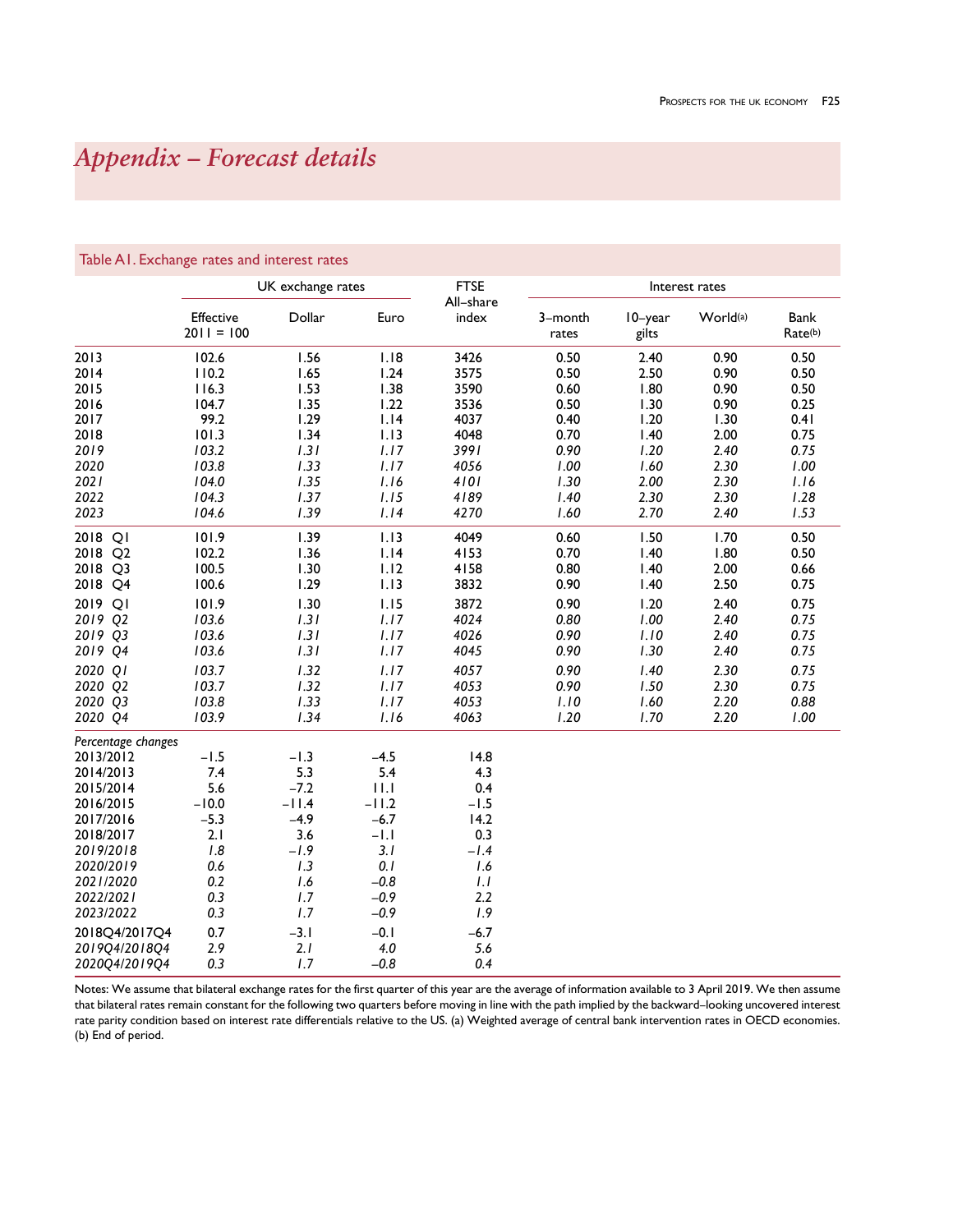# F26 National Institute Economic Review No. 248 May 2019

| Table A2. Price indices |        |          |          |                      |                 |            |        | $2016 = 100$ |
|-------------------------|--------|----------|----------|----------------------|-----------------|------------|--------|--------------|
|                         |        |          |          |                      |                 | <b>GDP</b> |        |              |
|                         | Unit   | Imports  | Exports  | World                | Consump-        | deflator   | Retail | Consumer     |
|                         | labour | deflator | deflator | oil price            | tion            | (market    | price  | prices       |
|                         | costs  |          |          | $(5)$ <sup>(a)</sup> | deflator        | prices)    | index  | index        |
| 2013                    | 98.0   | 106.4    | 101.5    | 107.8                | 96.2            | 95.9       | 95.1   | 97.9         |
| 2014                    | 97.3   | 102.0    | 98.6     | 98.4                 | 98.I            | 97.6       | 97.3   | 99.3         |
| 2015                    | 98.I   | 96.1     | 94.3     | 52.1                 | 98.6            | 98.0       | 98.3   | 99.4         |
| 2016                    | 100.0  | 100.0    | 100.0    | 42.9                 | 100.0           | 100.0      | 100.0  | 100.0        |
| 2017                    | 102.3  | 105.5    | 105.0    | 54.0                 | 102.1           | 102.2      | 103.6  | 102.7        |
| 2018                    | 105.2  | 108.5    | 107.8    | 70.4                 | 104.4           | 104.1      | 107.0  | 105.2        |
| 2019                    | 107.8  | 110.1    | 109.5    | 67.4                 | 106.5           | 106.5      | 110.3  | 107.2        |
| 2020                    | 110.3  | 110.9    | 111.2    | 66.6                 | 108.6           | 109.3      | 114.1  | 109.3        |
| 2021                    | 112.8  | 112.4    | 113.0    | 67.5                 | 110.7           | 111.9      | 118.5  | 111.5        |
| 2022                    | 115.2  | 114.2    | 114.9    | 68.8                 | 112.9           | 114.5      | 122.5  | 113.6        |
| 2023                    | 117.6  | 116.1    | 117.0    | 70.2                 | 115.2           | 117.0      | 126.4  | 115.9        |
| Percentage changes      |        |          |          |                      |                 |            |        |              |
| 2013/2012               | 1.9    | 1.0      | 2.2      | $-3.0$               | 2.3             | 1.9        | 3.0    | 2.6          |
| 2014/2013               | $-0.7$ | $-4.1$   | $-2.8$   | $-8.7$               | 1.9             | 1.7        | 2.4    | 1.4          |
| 2015/2014               | 0.8    | $-5.8$   | $-4.4$   | $-47.0$              | 0.5             | 0.4        | 1.0    | 0.1          |
| 2016/2015               | 1.9    | 4.1      | 6.0      | $-17.7$              | $\mathsf{I}$ .4 | 2.1        | 1.7    | 0.7          |
| 2017/2016               | 2.3    | 5.5      | 5.0      | 25.8                 | 2.1             | 2.2        | 3.6    | 2.7          |
| 2018/2017               | 2.8    | 2.9      | 2.6      | 30.5                 | 2.3             | 1.9        | 3.3    | 2.4          |
| 2019/2018               | 2.5    | 1.5      | 1.6      | $-4.4$               | 2.0             | 2.3        | 3.0    | 1.8          |
| 2020/2019               | 2.3    | 0.7      | 1.5      | $-l.l$               | 2.0             | 2.6        | 3.5    | 2.0          |
| 2021/2020               | 2.3    | 1.4      | 1.6      | 1.3                  | 2.0             | 2.4        | 3.8    | 2.0          |
| 2022/2021               | 2.1    | 1.6      | 1.7      | 2.0                  | 2.0             | 2.3        | 3.3    | 2.0          |
| 2023/2022               | 2.0    | 1.6      | 1.8      | 2.0                  | 2.0             | 2.2        | 3.2    | 2.0          |
| 2018O4/2017O4           | 3.0    | 3.6      | 3.4      | 11.9                 | 2.4             | 1.8        | 3.1    | 2.2          |
| 201904/201804           | 2.6    | 0.2      | 1.3      | $-0.2$               | 2.0             | 2.7        | 3.2    | $1.8\,$      |
| 202004/201904           | 2.1    | 1.0      | 1.4      | $-l.l$               | 1.9             | 2.5        | 3.7    | 1.9          |

Notes: (a) Per barrel, average of Dubai and Brent spot prices.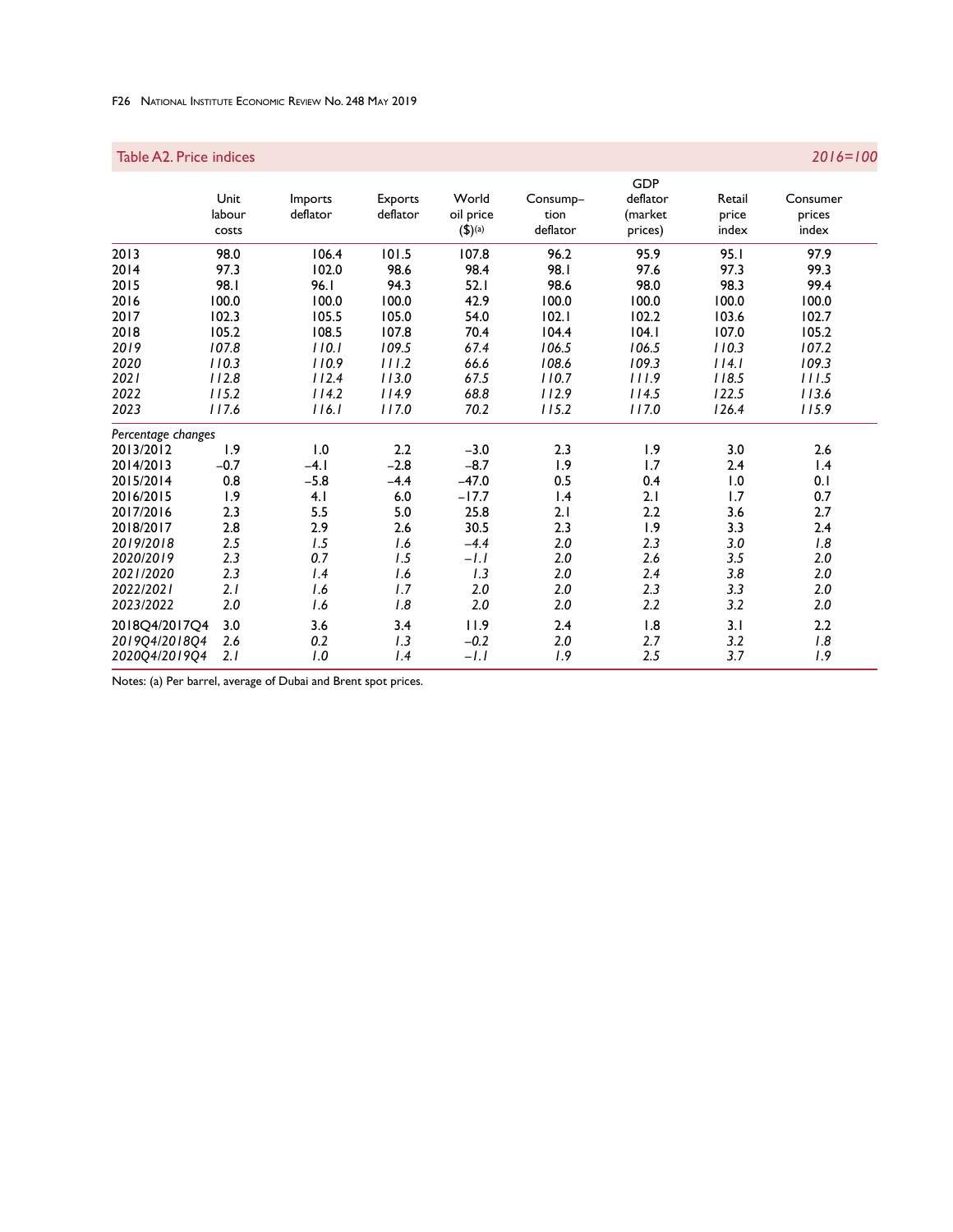|                    |                                                              |                  |                   | Table A3. Gross domestic product and components of expenditure       |                    |                     |                                    |                                 |                     | £ billion, 2016 prices                              |
|--------------------|--------------------------------------------------------------|------------------|-------------------|----------------------------------------------------------------------|--------------------|---------------------|------------------------------------|---------------------------------|---------------------|-----------------------------------------------------|
|                    | Final consumption<br>expenditure<br>Households<br>& NPISH(a) | General<br>govt. | Gross<br>vestment | Gross capital<br>formation<br>Changes in<br>fixed in- inventories(b) | Domestic<br>demand | Total<br>exports(c) | Total<br>final<br>expendi-<br>ture | Total<br>imports <sup>(c)</sup> | <b>Net</b><br>trade | <b>GDP</b><br>at<br>market<br>prices <sup>(d)</sup> |
| 2013               | 1198                                                         | 352              | 292               | 8                                                                    | 1839               | 516                 | 2355                               | 520                             | $-4$                | 1836                                                |
| 2014               | 1222                                                         | 360              | 314               | 4                                                                    | 1902               | 528                 | 2430                               | 540                             | $-12$               | 1891                                                |
| 2015               | 1253                                                         | 365              | 324               | $\mathbf{I}$                                                         | 1953               | 551                 | 2504                               | 569                             | $-18$               | 1935                                                |
| 2016               | 1293                                                         | 368              | 331               | 8                                                                    | 2000               | 557                 | 2557                               | 588                             | $-31$               | 1970                                                |
| 2017               | 1319                                                         | 367              | 343               | $-2$                                                                 | 2028               | 588                 | 2616                               | 609                             | $-20$               | 2005                                                |
| 2018               | 1341                                                         | 369              | 344               | 6                                                                    | 2060               | 589                 | 2649                               | 613                             | $-24$               | 2034                                                |
| 2019               | 1362                                                         | 376              | 346               | 8                                                                    | 2091               | 604                 | 2695                               | 632                             | $-28$               | 2061                                                |
| 2020               | 1380                                                         | 387              | 355               | $-3$                                                                 | 2119               | 624                 | 2742                               | 647                             | $-24$               | 2093                                                |
| 2021               | 1399                                                         | 400              | 364               | $-2$                                                                 | 2162               | 645                 | 2807                               | 671                             | $-26$               | 2133                                                |
| 2022               | 1420                                                         | 412              | 373               | $-2$                                                                 | 2204               | 668                 | 2871                               | 695                             | $-27$               | 2175                                                |
| 2023               | 1443                                                         | 423              | 382               | $-2$                                                                 | 2245               | 689                 | 2934                               | 717                             | $-28$               | 2216                                                |
| Percentage changes |                                                              |                  |                   |                                                                      |                    |                     |                                    |                                 |                     |                                                     |
| 2013/2012          | 1.8                                                          | $-0.2$           | 3.4               |                                                                      | 2.5                | 1.5                 | 2.3                                | 3.2                             |                     | 2.0                                                 |
| 2014/2013          | 2.0                                                          | 2.2              | 7.2               |                                                                      | 3.4                | 2.3                 | 3.1                                | 3.8                             |                     | 2.9                                                 |
| 2015/2014          | 2.6                                                          | 1.4              | 3.4               |                                                                      | 2.7                | 4.4                 | 3.1                                | 5.5                             |                     | 2.3                                                 |
| 2016/2015          | 3.1                                                          | 0.8              | 2.3               |                                                                      | 2.4                | 1.0                 | 2.1                                | 3.3                             |                     | 1.8                                                 |
| 2017/2016          | 2.1                                                          | $-0.2$           | 3.5               |                                                                      | 1.4                | 5.6                 | 2.3                                | 3.5                             |                     | 1.8                                                 |
| 2018/2017          | 1.7                                                          | 0.4              | 0.2               |                                                                      | 1.6                | 0.1                 | 1.3                                | 0.7                             |                     | $\mathsf{I}$ .4                                     |
| 2019/2018          | 1.5                                                          | 2.0              | 0.6               |                                                                      | 1.5                | 2.5                 | 1.7                                | 3.2                             |                     | 1.4                                                 |
| 2020/2019          | 1.3                                                          | 2.9              | 2.6               |                                                                      | 1.3                | 3.3                 | 1.8                                | 2.4                             |                     | 1.6                                                 |
| 2021/2020          | 1.4                                                          | 3.5              | 2.6               |                                                                      | 2.0                | 3.5                 | 2.3                                | 3.7                             |                     | 1.9                                                 |
| 2022/2021          | 1.5                                                          | 2.9              | 2.6               |                                                                      | 2.0                | 3.5                 | 2.3                                | 3.5                             |                     | 1.9                                                 |
| 2023/2022          | 1.6                                                          | 2.6              | 2.3               |                                                                      | 1.9                | 3.2                 | 2.2                                | 3.2                             |                     | 1.9                                                 |
|                    | Decomposition of growth in GDP                               |                  |                   |                                                                      |                    |                     |                                    |                                 |                     |                                                     |
| 2013               | 1.2                                                          | 0.0              | 0.5               | 0.5                                                                  | 2.5                | 0.5                 | 3.0                                | $-0.9$                          | $-0.5$              | 2.0                                                 |
| 2014               | 1.3                                                          | 0.4              | 1.1               | 0.4                                                                  | 3.4                | 0.7                 | 4.0                                | $-1.1$                          | $-0.4$              | 2.9                                                 |
| 2015               | 1.7                                                          | 0.3              | 0.6               | $-0.2$                                                               | 2.7                | 1.2                 | 3.9                                | $-1.6$                          | $-0.3$              | 2.3                                                 |
| 2016               | 2.0                                                          | 0.1              | 0.4               | $-0.1$                                                               | 2.4                | 0.3                 | 2.8                                | $-1.0$                          | $-0.7$              | 1.8                                                 |
| 2017               | 1.4                                                          | 0.0              | 0.6               | $-0.5$                                                               | 1.4                | 1.6                 | 3.0                                | $-1.0$                          | 0.5                 | 1.8                                                 |
| 2018               | $\mathbf{L}$                                                 | 0.1              | 0.0               | 0.4                                                                  | 1.6                | 0.0                 | 1.6                                | $-0.2$                          | $-0.2$              | 1.4                                                 |
| 2019               | $1.0$                                                        | 0.4              | 0.1               | 0.1                                                                  | 1.6                | 0.7                 | 2.3                                | $-1.0$                          | $-0.2$              | 1.4                                                 |
| 2020               | 0.9                                                          | 0.5              | 0.4               | $-0.5$                                                               | 1.3                | 1.0                 | 2.3                                | $-0.7$                          | 0.2                 | 1.6                                                 |
| 2021               | 0.9                                                          | 0.6              | 0.4               | 0.0                                                                  | 2.0                | 1.0                 | 3.1                                | $-1.2$                          | $-0.1$              | 1.9                                                 |
| 2022               | 1.0                                                          | 0.5              | 0.4               | 0.0                                                                  | 2.0                | 1.1                 | 3.0                                | $-l.l$                          | 0.0                 | 1.9                                                 |
| 2023               | 1.0                                                          | 0.5              | 0.4               | 0.0                                                                  | 1.9                | 1.0                 | 2.9                                | $-1.0$                          | 0.0                 | 1.9                                                 |

Notes: (a) Non–profit institutions serving households. (b) Including acquisitions less disposals of valuables and quarterly alignment adjustment. (c) Includes Missing Trader Intra–Community Fraud. (d) Components may not add up to total GDP growth due to rounding and the statistical discrepancy included in GDP.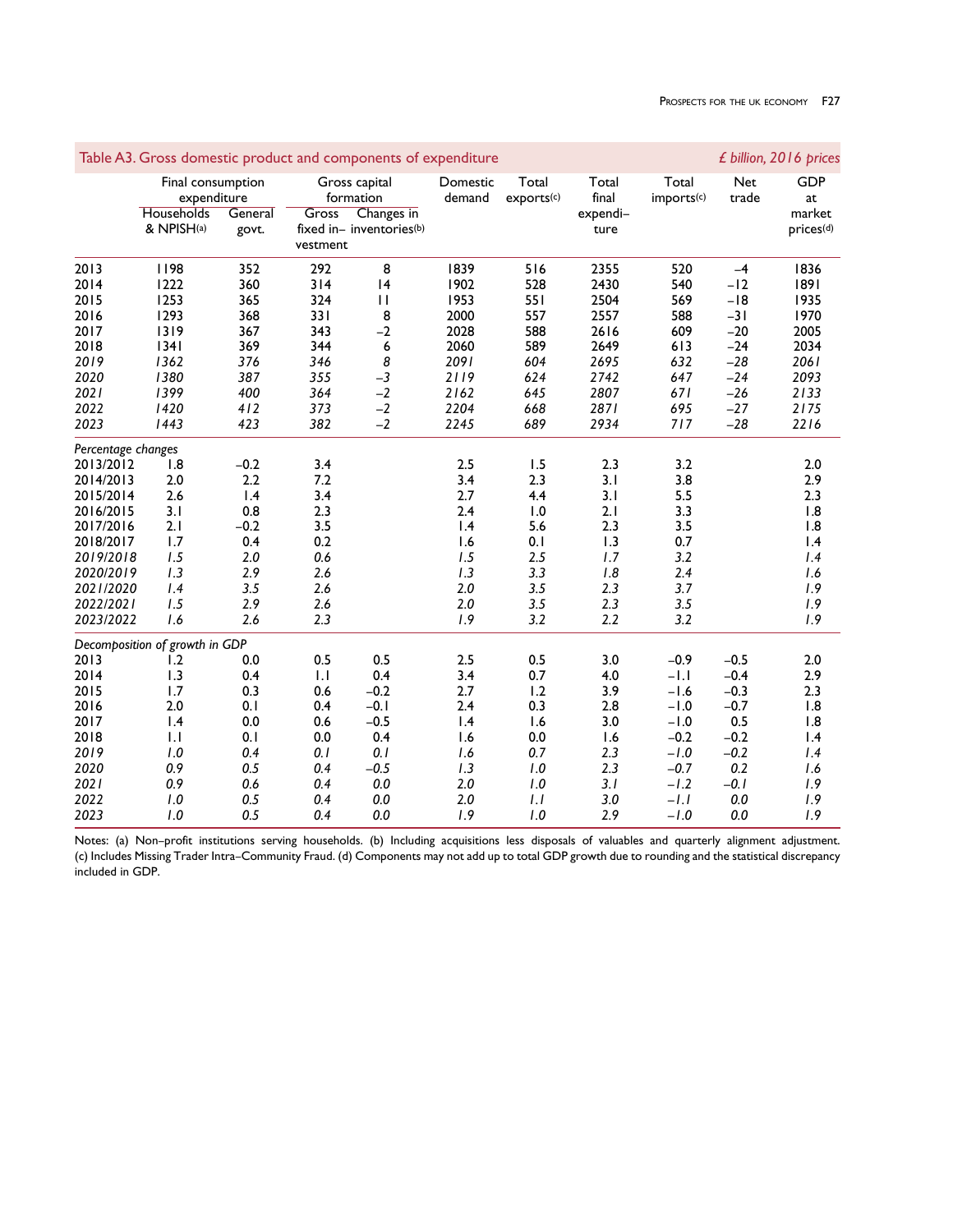# Table A4. External sector

|                    | <b>Exports</b><br>of goods(a) | Imports<br>of goods(a) | Net<br>trade in<br>goods <sup>(a)</sup> | Exports<br>of<br>services | Imports<br>of<br>services | <b>Net</b><br>trade in<br>services<br>ness(c) | Export<br>price<br>competitive- | World<br>trade(d) | Terms<br>of trade(e) | Current<br>balance |
|--------------------|-------------------------------|------------------------|-----------------------------------------|---------------------------|---------------------------|-----------------------------------------------|---------------------------------|-------------------|----------------------|--------------------|
|                    |                               |                        | £ billion, 2016 prices <sup>(b)</sup>   |                           |                           |                                               |                                 | $2016 = 100$      |                      | % of GDP           |
| 2013               | 277                           | 385                    | $-108$                                  | 240                       | 135                       | 105                                           | 98.9                            | 87.3              | 95.4                 | $-5.1$             |
| 2014               | 284                           | 398                    | $-114$                                  | 244                       | 14 I                      | 104                                           | 102.3                           | 91.3              | 96.7                 | $-4.9$             |
| 2015               | 303                           | 416                    | $-113$                                  | 248                       | 153                       | 95                                            | 103.2                           | 96.5              | 98.2                 | $-4.9$             |
| 2016               | 299                           | 432                    | $-133$                                  | 258                       | 156                       | 102                                           | 100.0                           | 100.0             | 100.0                | $-5.2$             |
| 2017               | 319                           | 451                    | $-132$                                  | 269                       | 158                       | Ħ                                             | 95.9                            | 103.6             | 99.6                 | $-3.3$             |
| 2018               | 319                           | 448                    | $-130$                                  | 270                       | 164                       | 106                                           | 98.0                            | 107.4             | 99.4                 | $-3.9$             |
| 2019               | 328                           | 464                    | $-136$                                  | 276                       | 168                       | 108                                           | 98.2                            | 112.0             | 99.5                 | $-4.2$             |
| 2020               | 345                           | 479                    | $-134$                                  | 278                       | 168                       | 110                                           | 97.6                            | 116.9             | 100.3                | $-3.1$             |
| 2021               | 36 I                          | <b>501</b>             | $-140$                                  | 284                       | 170                       | 114                                           | 96.9                            | 121.5             | 100.5                | $-2.8$             |
| 2022               | 376                           | 522                    | $-146$                                  | 292                       | 174                       | 119                                           | 96.6                            | 126.2             | 100.6                | $-2.4$             |
| 2023               | 389                           | 540                    | $-151$                                  | 30 I                      | 177                       | 123                                           | 96.8                            | 130.9             | 100.8                | $-2.0$             |
| Percentage changes |                               |                        |                                         |                           |                           |                                               |                                 |                   |                      |                    |
| 2013/2012          | $-0.8$                        | 3.0                    |                                         | 4.9                       | 3.5                       |                                               | 0.2                             | 2.9               | $  \cdot  $          |                    |
| 2014/2013          | 2.6                           | 3.6                    |                                         | 1.9                       | 4.5                       |                                               | 3.4                             | 4.6               | 1.3                  |                    |
| 2015/2014          | 6.7                           | 4.4                    |                                         | 1.6                       | 8.9                       |                                               | 0.9                             | 5.7               | 1.5                  |                    |
| 2016/2015          | $-1.3$                        | 3.8                    |                                         | 3.9                       | 1.8                       |                                               | $-3.1$                          | 3.6               | 1.9                  |                    |
| 2017/2016          | 6.7                           | 4.4                    |                                         | 4.4                       | 1.0                       |                                               | $-4.1$                          | 3.6               | $-0.4$               |                    |
| 2018/2017          | $-0.1$                        | $-0.6$                 |                                         | 0.4                       | 4.1                       |                                               | 2.2                             | 3.6               | $-0.2$               |                    |
| 2019/2018          | 2.8                           | 3.4                    |                                         | 2.1                       | 2.5                       |                                               | 0.2                             | 4.2               | 0.2                  |                    |
| 2020/2019          | 5.4                           | 3.4                    |                                         | 0.8                       | $-0.3$                    |                                               | $-0.7$                          | 4.5               | 0.8                  |                    |
| 2021/2020          | 4.5                           | 4.5                    |                                         | 2.2                       | 1.4                       |                                               | $-0.7$                          | 3.9               | 0.2                  |                    |
| 2022/2021          | 4. I                          | 4.0                    |                                         | 2.8                       | 2.0                       |                                               | $-0.2$                          | 3.9               | 0.1                  |                    |
| 2023/2022          | 3.4                           | 3.5                    |                                         | 2.9                       | 2.2                       |                                               | 0. I                            | 3.7               | 0.2                  |                    |

Notes: (a) Includes Missing Trader Intra–Community Fraud. (b) Balance of payments basis. (c) A rise denotes a loss in UK competitiveness. (d) Weighted by import shares in UK export markets. (e) Ratio of average value of exports to imports.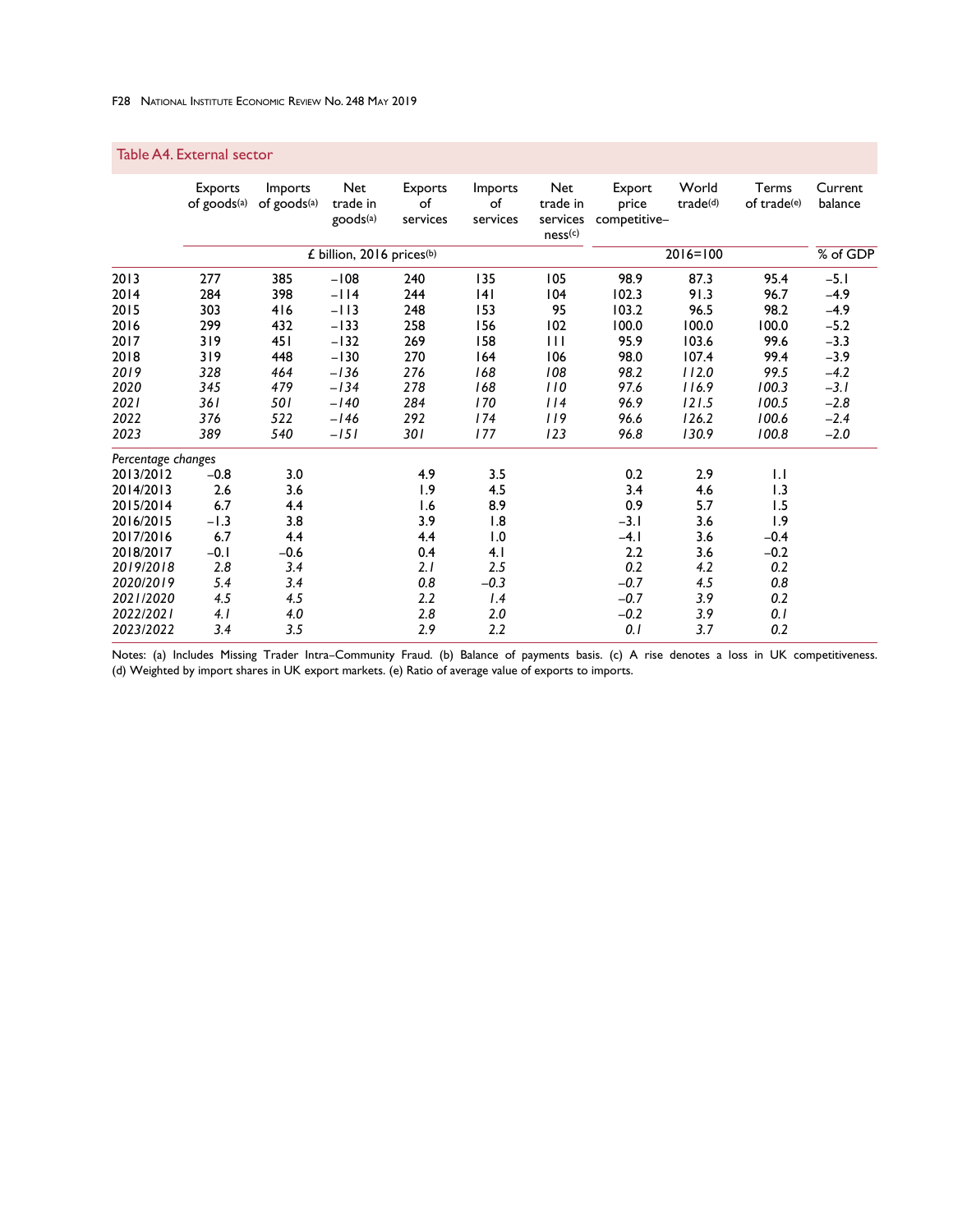|                    | Table A5. Household sector         |                                   |                             |                               |                                             |                                     |                    |                                  |                                              |
|--------------------|------------------------------------|-----------------------------------|-----------------------------|-------------------------------|---------------------------------------------|-------------------------------------|--------------------|----------------------------------|----------------------------------------------|
|                    | Average <sup>(a)</sup><br>earnings | Compen-<br>sation of<br>employees | Total<br>personal<br>income | Gross<br>disposable<br>income | Real<br>disposable<br>income <sup>(b)</sup> | Final<br>consumption<br>expenditure | Saving<br>ratio(c) | House<br>$prices$ <sup>(d)</sup> | <b>Net</b><br>worth to<br>income<br>ratio(e) |
|                    | $2016 = 100$                       |                                   | £ billion, current prices   |                               | £ billion, 2016 prices                      |                                     | per cent           |                                  |                                              |
| 2013               | 95.9                               | 881                               | 1533                        | 1206                          | 1254                                        | 1198                                | 8.6                | 89.9                             | 6.2                                          |
| 2014               | 96.3                               | 900                               | 1578                        | 1243                          | 1267                                        | 1222                                | 8.6                | 97.I                             | 6.7                                          |
| 2015               | 97.3                               | 929                               | 1665                        | 1314                          | 1333                                        | 1253                                | 9.4                | 102.9                            | 6.7                                          |
| 2016               | 100.0                              | 963                               | 1701                        | 1333                          | 1333                                        | 1293                                | 6.7                | 110.1                            | 7.3                                          |
| 2017               | 103.1                              | 1004                              | 1756                        | 1367                          | 1339                                        | 1319                                | 4.2                | 115.1                            | 7.4                                          |
| 2018               | 105.8                              | 1046                              | 1831                        | 1426                          | 1366                                        | 1341                                | 4.5                | 118.8                            | 7.2                                          |
| 2019               | 109.6                              | 1087                              | 1905                        | 1483                          | 1393                                        | 1362                                | 4.8                | 121.7                            | 7.3                                          |
| 2020               | 113.8                              | 1129                              | 1988                        | 1548                          | 1425                                        | 1380                                | 5.7                | 125.1                            | 7.1                                          |
| 2021               | 117.8                              | 1177                              | 2076                        | 1617                          | 1460                                        | 1399                                | 6.6                | 127.4                            | $7.0$                                        |
| 2022               | 121.9                              | 1225                              | 2169                        | 1689                          | 1496                                        | 1420                                | 7.5                | 128.6                            | 6.8                                          |
| 2023               | 126.1                              | 1274                              | 2264                        | 1761                          | 1529                                        | 1443                                | 8.1                | 129.3                            | 6.7                                          |
| Percentage changes |                                    |                                   |                             |                               |                                             |                                     |                    |                                  |                                              |
| 2013/2012          | 2.7                                | 3.9                               | 3.5                         | 3.7                           | 1.3                                         | 1.8                                 |                    | 2.6                              |                                              |
| 2014/2013          | 0.4                                | 2.2                               | 2.9                         | 3.0                           | $  \cdot  $                                 | 2.0                                 |                    | 8.0                              |                                              |
| 2015/2014          | 1.0                                | 3.2                               | 5.6                         | 5.7                           | 5.2                                         | 2.6                                 |                    | $6.0\,$                          |                                              |
| 2016/2015          | 2.7                                | 3.8                               | 2.2                         | $\mathsf{I}$ .4               | 0.0                                         | 3.1                                 |                    | 7.0                              |                                              |
| 2017/2016          | 3.1                                | 4.2                               | 3.2                         | 2.6                           | 0.4                                         | 2.1                                 |                    | 4.5                              |                                              |
| 2018/2017          | 2.6                                | 4.2                               | 4.3                         | 4.4                           | 2.1                                         | 1.7                                 |                    | 3.3                              |                                              |
| 2019/2018          | 3.7                                | 3.9                               | 4.1                         | 4.0                           | 2.0                                         | 1.5                                 |                    | 2.4                              |                                              |
| 2020/2019          | 3.8                                | 3.9                               | 4.4                         | 4.4                           | 2.3                                         | 1.3                                 |                    | 2.8                              |                                              |
| 2021/2020          | 3.5                                | 4.2                               | 4.4                         | 4.4                           | 2.4                                         | 1.4                                 |                    | 1.8                              |                                              |
| 2022/2021          | 3.5                                | 4.1                               | 4.5                         | 4.5                           | 2.4                                         | 1.5                                 |                    | 0.9                              |                                              |
| 2023/2022          | 3.4                                | 4.0                               | 4.4                         | 4.3                           | 2.3                                         | 1.6                                 |                    | 0.5                              |                                              |

# Table A5. Household sector

Notes: (a) Average earnings equals total labour compensation divided by the number of employees. (b) Deflated by consumers' expenditure deflator. (c) Includes adjustment for change in net equity of households in pension funds. (d) Office for National Statistics, mix–adjusted. (e) Net worth is defined as housing wealth plus net financial assets.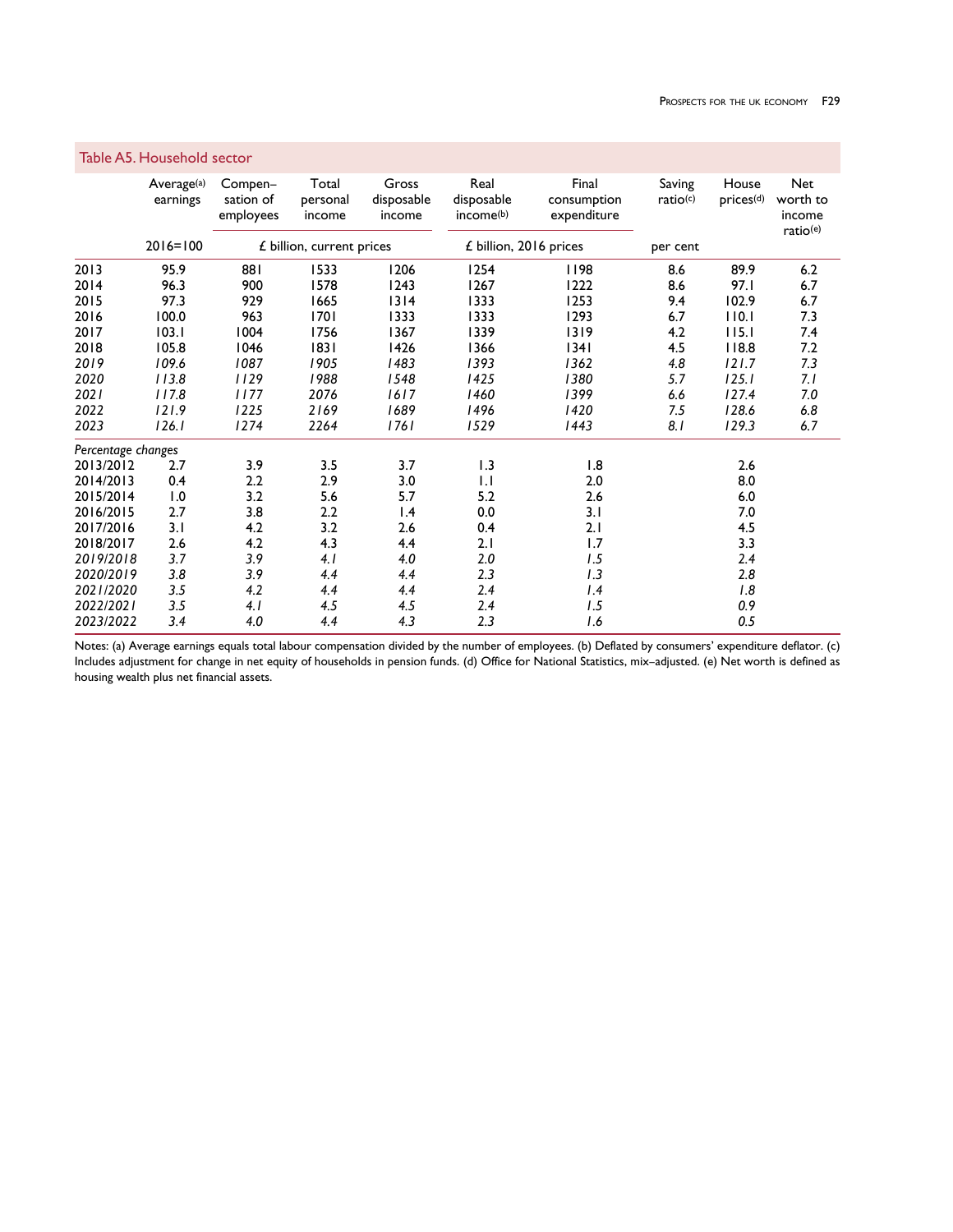### F30 National Institute Economic Review No. 248 May 2019

## Gross fixed investment **Capital Stock** User Corporate Capital stock Capital stock Capital stock Capital Stock Capital Stock Capital Stock Capital Stock Capital Stock Capital Stock Capital Stock Capital Stock Capital Stock <u>cost profit</u> Business Private General Total of share of Private Public(b) investment housing<sup>(a)</sup> government capital (%) GDP (%) 2013 172 65 56 292 12.2 24.6 3247 1020 2014 181 72 61 314 12.1 25.6 3291 1072 2015 187 76 61 324 10.9 24.9 3348 1104 2016 187 83 61 331 10.6 25.0 3402 1115 2017 190 90 63 343 11.5 24.9 3504 1065 2018 188 95 60 344 12.0 24.2 3551 1095 *2019 186 97 63 346 11.8 23.7 3595 1128 2020 190 101 64 355 12.0 24.0 3645 1162 2021 194 105 65 364 12.2 24.2 3699 1197 2022 199 108 66 373 12.3 24.5 3759 1234 2023 204 111 67 382 12.4 24.9 3822 1273 Percentage changes* 2013/2012 2.9 12.2 –3.8 3.4 0.8 1.1 2014/2013 5.2 10.0 9.7 7.2 1.4 5.1 2015/2014 3.7 6.0 –0.8 3.4 1.7 3.1 2016/2015 –0.2 9.4 1.0 2.3 1.6 1.0 2017/2016 1.5 8.2 2.9 3.5 3.0 –4.5 2018/2017 –0.9 5.0 –5.0 0.2 1.3 2.7 *2019/2018 –1.1 2.4 4.9 0.6 1.3 3.0 2020/2019 2.0 4.0 2.4 2.6 1.4 3.0 2021/2020 2.3 3.8 1.6 2.6 1.5 3.1 2022/2021 2.5 3.4 1.5 2.6 1.6 3.1 2023/2022 2.4 2.5 1.6 2.3 1.7 3.1*

Notes: (a) Includes private sector transfer costs of non–produced assets. (b) Including public sector non–financial corporations.

### Table A6. Fixed investment and capital *£ billion, 2016 prices*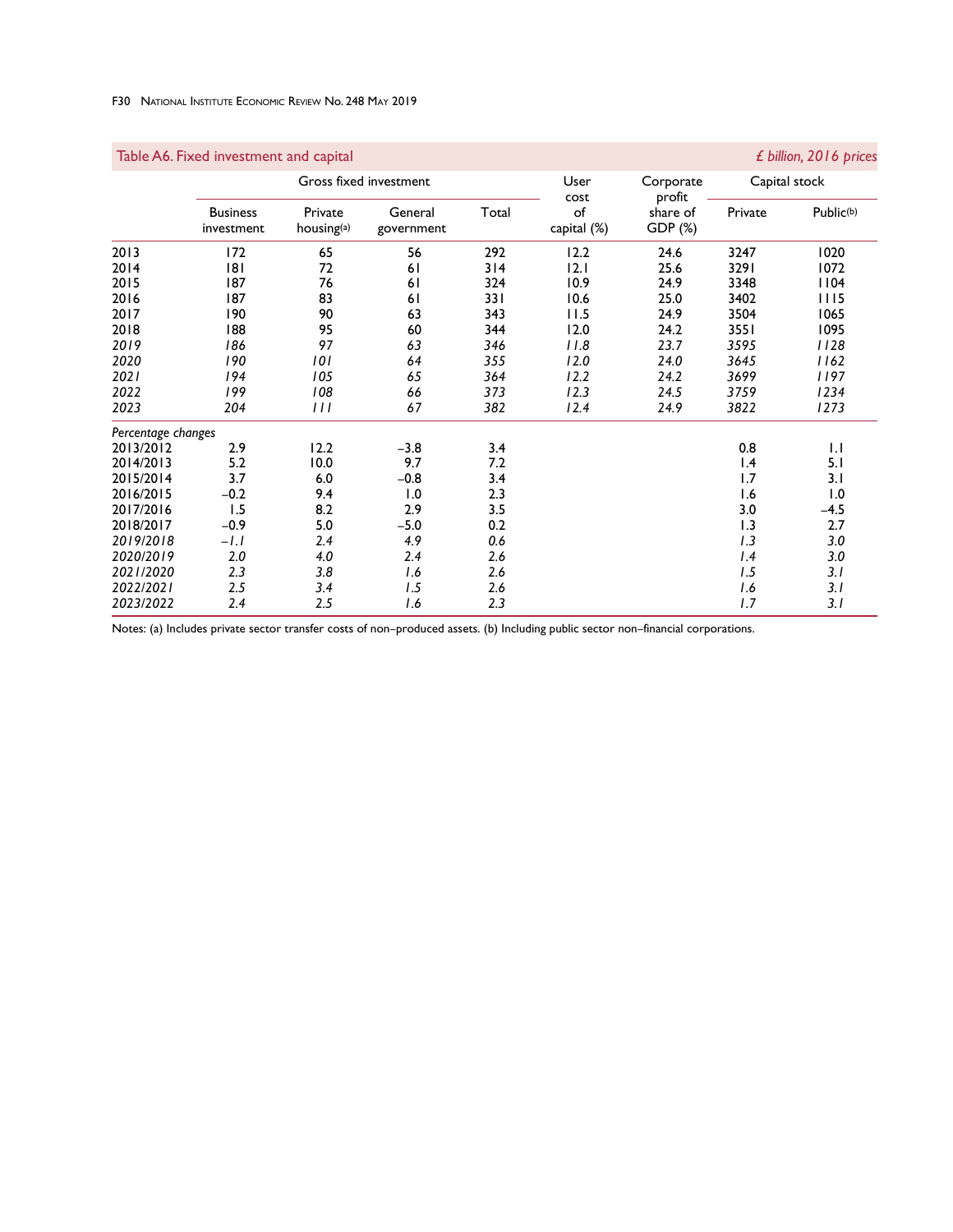|                    | Table A7. Productivity and the labour market |            |                   |                    |                      |                          |                        |
|--------------------|----------------------------------------------|------------|-------------------|--------------------|----------------------|--------------------------|------------------------|
|                    |                                              | Employment | ILO               |                    | Population           | Productivity             | ILO                    |
|                    | <b>Employees</b>                             | Total(a)   | unemploy-<br>ment | Labour<br>force(b) | of working<br>age(c) | $(2016=100)$<br>Per hour | unemployment<br>rate % |
| 2013               | 25514                                        | 30043      | 2474              | 32517              | 40550                | 97.9                     | 7.6                    |
| 2014               | 25960                                        | 30754      | 2026              | 32780              | 40681                | 98.5                     | 6.2                    |
| 2015               | 26504                                        | 31285      | 1781              | 33066              | 40879                | 99.5                     | 5.4                    |
| 2016               | 26771                                        | 31744      | 1633              | 33377              | 41062                | 100.0                    | 4.9                    |
| 2017               | 27065                                        | 32057      | 1476              | 33533              | 41169                | 101.0                    | 4.4                    |
| 2018               | 27494                                        | 32439      | 1380              | 33819              | 41260                | 101.5                    | 4.1                    |
| 2019               | 27554                                        | 32629      | 1334              | 33963              | 41340                | 102.3                    | 3.9                    |
| 2020               | 27587                                        | 32724      | 1411              | 34135              | 41430                | 103.5                    | 4.1                    |
| 2021               | 27766                                        | 32919      | 1377              | 34296              | 41518                | 104.9                    | 4.0                    |
| 2022               | 27930                                        | 33082      | 1365              | 34447              | 41590                | 106.4                    | 4.0                    |
| 2023               | 28072                                        | 33223      | 1374              | 34597              | 41656                | 107.9                    | 4.0                    |
| Percentage changes |                                              |            |                   |                    |                      |                          |                        |
| 2013/2012          | 1.2                                          | 1.2        | $-3.8$            | 0.8                | 0.1                  | $-0.4$                   |                        |
| 2014/2013          | 1.7                                          | 1.7        | $-12.1$           | 0.9                | 0.5                  | 1.0                      |                        |
| 2015/2014          | 2.1                                          | 1.7        | $-12.1$           | 0.9                | 0.5                  | 1.0                      |                        |
| 2016/2015          | 1.0                                          | 1.5        | $-8.3$            | 0.9                | 0.4                  | 0.5                      |                        |
| 2017/2016          | $\mathsf{L}$                                 | 1.0        | $-9.6$            | 0.5                | 0.3                  | 1.0                      |                        |
| 2018/2017          | 1.6                                          | 1.2        | $-6.5$            | 0.9                | 0.2                  | 0.5                      |                        |
| 2019/2018          | 0.2                                          | 0.6        | $-3.3$            | 0.4                | 0.2                  | 0.7                      |                        |
| 2020/2019          | 0.1                                          | 0.3        | 5.8               | 0.5                | 0.2                  | 1.2                      |                        |
| 2021/2020          | 0.6                                          | 0.6        | $-2.4$            | 0.5                | 0.2                  | 1.3                      |                        |
| 2022/2021          | 0.6                                          | 0.5        | $-0.9$            | 0.4                | 0.2                  | 1.4                      |                        |
| 2023/2022          | 0.5                                          | 0.4        | 0.7               | 0.4                | 0.2                  | 1.5                      |                        |

Notes: (a) Includes self–employed, government–supported trainees and unpaid family members. (b) Employment plus ILO unemployment. (c) Population projections are based on annual rates of growth from 2016–based population projections by the ONS.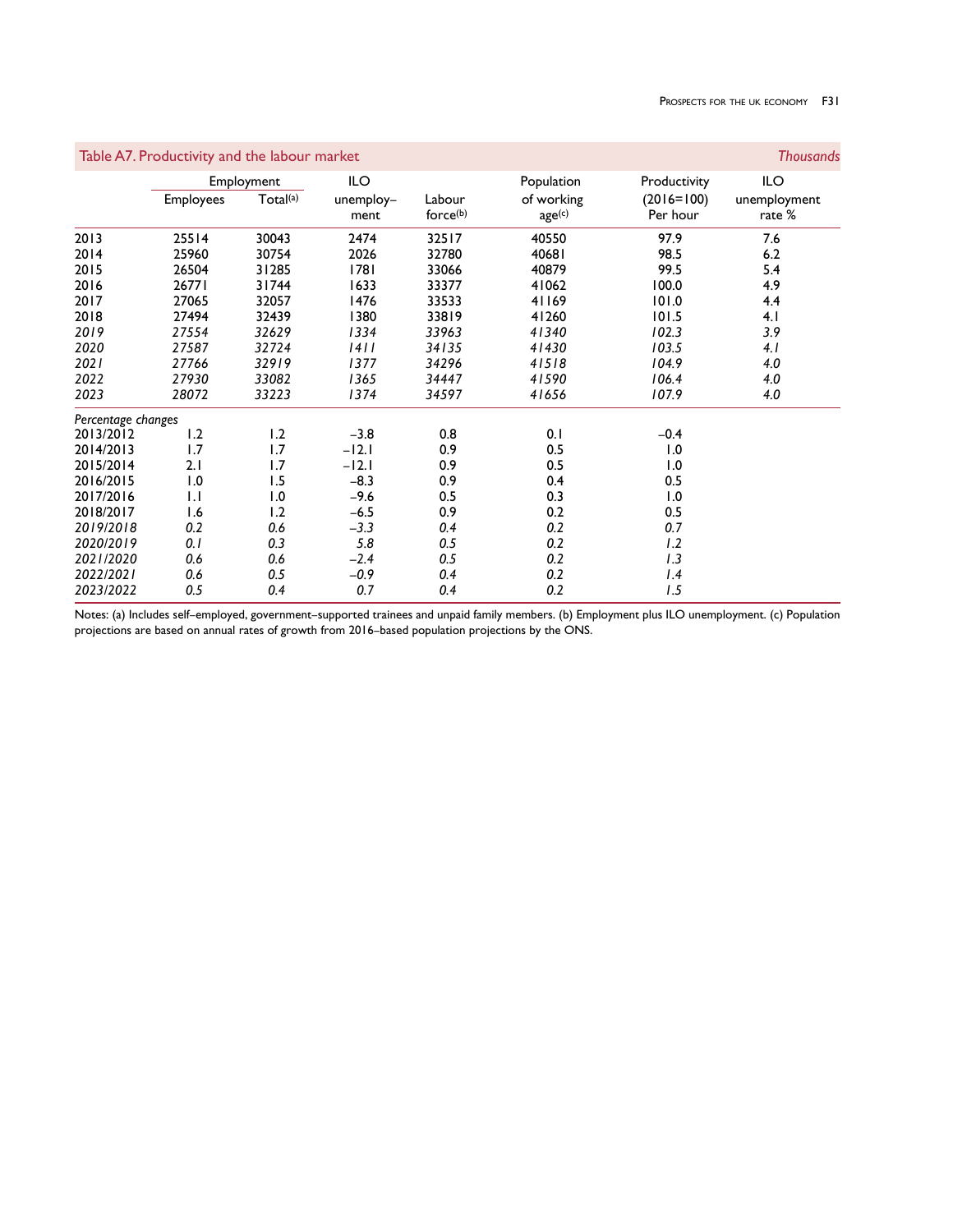#### F32 National Institute Economic Review No. 248 May 2019

|                                                        |                                                  | $2015 - 16$ |        |        | 2016-17 2017-18 2018-19 | $2019 - 20$ | $2020 - 21$ |         | 2021-22 2022-23 |
|--------------------------------------------------------|--------------------------------------------------|-------------|--------|--------|-------------------------|-------------|-------------|---------|-----------------|
| Current receipts:                                      | Taxes on income                                  | 401.6       | 434.1  | 450.4  | 470.I                   | 488.6       | 506.2       | 528.5   | 553.0           |
|                                                        | Taxes on expenditure                             | 243.2       | 252.5  | 266.4  | 274.3                   | 281.3       | 290.6       | 300.6   | 311.2           |
|                                                        | Other current receipts                           | 39.5        | 39.2   | 35.9   | 38.5                    | 38.2        | 39.9        | 41.6    | 43.4            |
|                                                        | Total                                            | 684.2       | 725.8  | 752.7  | 789.0                   | 808.1       | 836.7       | 870.7   | 907.5           |
|                                                        | (as a % of GDP)                                  | 35.8        | 36.4   | 36.4   | 37.0                    | 36.4        | 36.2        | 36. I   | 36.1            |
| Current expenditure                                    | Goods and services                               | 362.6       | 369.3  | 377.6  | 389.8                   | 406.3       | 429.2       | 454.2   | 478.2           |
|                                                        | Net social benefits paid                         | 232.8       | 233.6  | 236.7  | 242.6                   | 252.3       | 262.8       | 273.1   | 284.5           |
|                                                        | Debt interest                                    | 38.4        | 40.4   | 44.8   | 41.2                    | 41.9        | 42.5        | 43.3    | 44.2            |
|                                                        | Other current expendirture                       | 48.9        | 49.3   | 52.1   | 56.9                    | 64.6        | 67.0        | 69.5    | 72.1            |
|                                                        | Total                                            | 682.7       | 692.7  | 711.2  | 730.5                   | 765.0       | 801.5       | 840.1   | 879.0           |
|                                                        | (as a $%$ of GDP)                                | 35.7        | 34.8   | 34.4   | 34.2                    | 34.5        | 34.6        | 34.8    | 35.0            |
| Depreciation                                           |                                                  | 40.1        | 40.8   | 41.1   | 40.3                    | 41.6        | 43.2        | 44.9    | 46.7            |
| Surplus on public sector current budget <sup>(a)</sup> |                                                  | $-38.6$     | $-7.7$ | 0.4    | 18.2                    | 1.4         | $-8.1$      | $-14.4$ | $-18.3$         |
| (as a $%$ of GDP)                                      |                                                  | $-2.0$      | $-0.4$ | 0.0    | 0.8                     | 0. I        | $-0.3$      | $-0.6$  | $-0.7$          |
| Gross investment                                       |                                                  | 74.2        | 79.3   | 82.9   | 79.7                    | 80.5        | 83.6        | 86.4    | 87.3            |
| Net investment                                         |                                                  | 34. I       | 38.5   | 41.9   | 39.4                    | 38.9        | 40.3        | 41.5    | 40.6            |
| (as a $%$ of GDP)                                      |                                                  | 1.8         | 1.9    | 2.0    | 1.8                     | 1.8         | 1.7         | 1.7     | 1.6             |
| Total managed expenditure                              |                                                  | 756.9       | 772.0  | 794.2  | 811.8                   | 845.6       | 885.1       | 926.5   | 966.3           |
| (as a % of GDP)                                        |                                                  | 39.5        | 38.8   | 38.5   | 38.0                    | 38.1        | 38.3        | 38.4    | 38.4            |
| Public sector net borrowing                            |                                                  | 72.7        | 46.2   | 41.4   | 22.8                    | 37.5        | 48.4        | 55.8    | 58.9            |
| (as a $%$ of GDP)                                      |                                                  | 3.8         | 2.3    | 2.0    | 1.3                     | 1.7         | 2.1         | 2.3     | 2.3             |
| Public sector net debt (% of GDP) (b)                  |                                                  | 82.9        | 86.3   | 84.9   | 82.9                    | 81.4        | 79.2        | 77.3    | 77.5            |
| GDP deflator at market prices (2016=100)               |                                                  | 98.4        | 100.6  | 102.7  | 104.5                   | 107.3       | 110.0       | 112.6   | 115.1           |
| Money GDP                                              |                                                  | 1913.9      | 1991.2 | 2065.5 | 2134.9                  | 2218.1      | 2313.7      | 2412.5  | 2514.5          |
|                                                        | Financial balance under Maastricht (% of GDP)(c) | $-4.2$      | $-2.9$ | $-1.9$ | $-1.5$                  | $-1.6$      | $-2$        | $-2.3$  | $-2.4$          |
| Gross debt under Maastricht (% of GDP(c)               |                                                  | 87.2        | 87.2   | 86.5   | 86.1                    | 84.5        | 82.9        | 81.7    | 80.6            |

# Table A8. Public sector financial balance and borrowing requirement *<i>£ billion, fiscal years*

Notes: These data are constructed from seasonally adjusted national accounts data. This results in differences between the figures here and unadjusted fiscal year data. Data exclude the impact of financial sector interventions, but include flows from the Asset Purchase Facility of the Bank of England. (a) Public sector current budget surplus is total current receipts less total current expenditure and depreciation. (b) Data for Q2. Seasonal adjustment applied in NiGEM results in differences between the figures here and official unadjusted PSF data. (c) Calendar year.